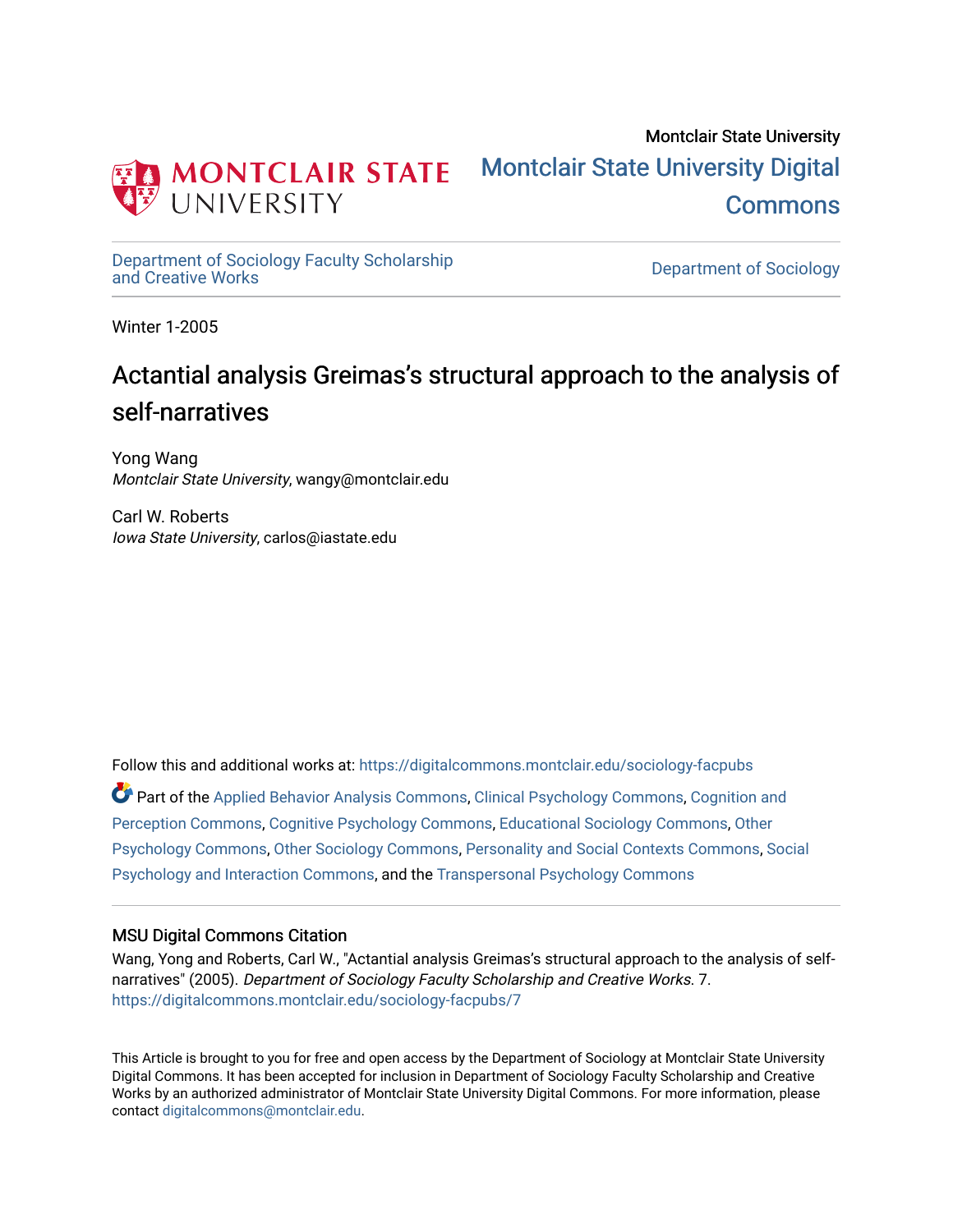# **Actantial analysis**

# Greimas's structural approach to the analysis of self-narratives

Yong Wang and Carl W. Roberts Montclair State University / Iowa State University

This paper introduces a formal procedure for analyzing narratives that was developed by the French/Lithuanian structuralist, A. J. Greimas. The focus is on demonstrating the utility of Greimas's ideas for analyzing one aspect of personal narratives: identity-construction. Reconstructing the basic actantial structure from self-narratives is shown to provide cues to power differentials among actants as perceived by the narrator. Distinguishing narrated events along conflict versus communication axes helps the analyst determine whether an experiential or a discursive domain is of primacy for the narrator. Moreover, investigation of communicative outcomes can be used to validate (or invalidate) findings on power relations. Analyses of narrative plots may afford insights into how people engage objects with cultural valuations within the various social contexts recounted in narrative data. Finally, Greimas's theory of modalities can be used to differentiate among these plots within narrative trajectories. This approach to narrative analysis differs from more traditional "denarrativization" and "renarrativization" approaches in that it affords the researcher a language (or discursive structure) according to which the narrator's, not the analyst's, understandings of character relations and reality conditions become the subject matter of one's research.

**Keywords:** Narrative, Actantial Model, Self, Identity, Modality

Requests for further information should be directed to Yong Wang, Sociology Department, Montclair State University, Montclair, New Jersey, 07043. E-mail: wangy@mail.montclair.edu

> *Narrative Inquiry* 15:1 (2005), 51-74. ISSN 1387-6740/E-ISSN 1569-9935 © John Benjamins Publishing Company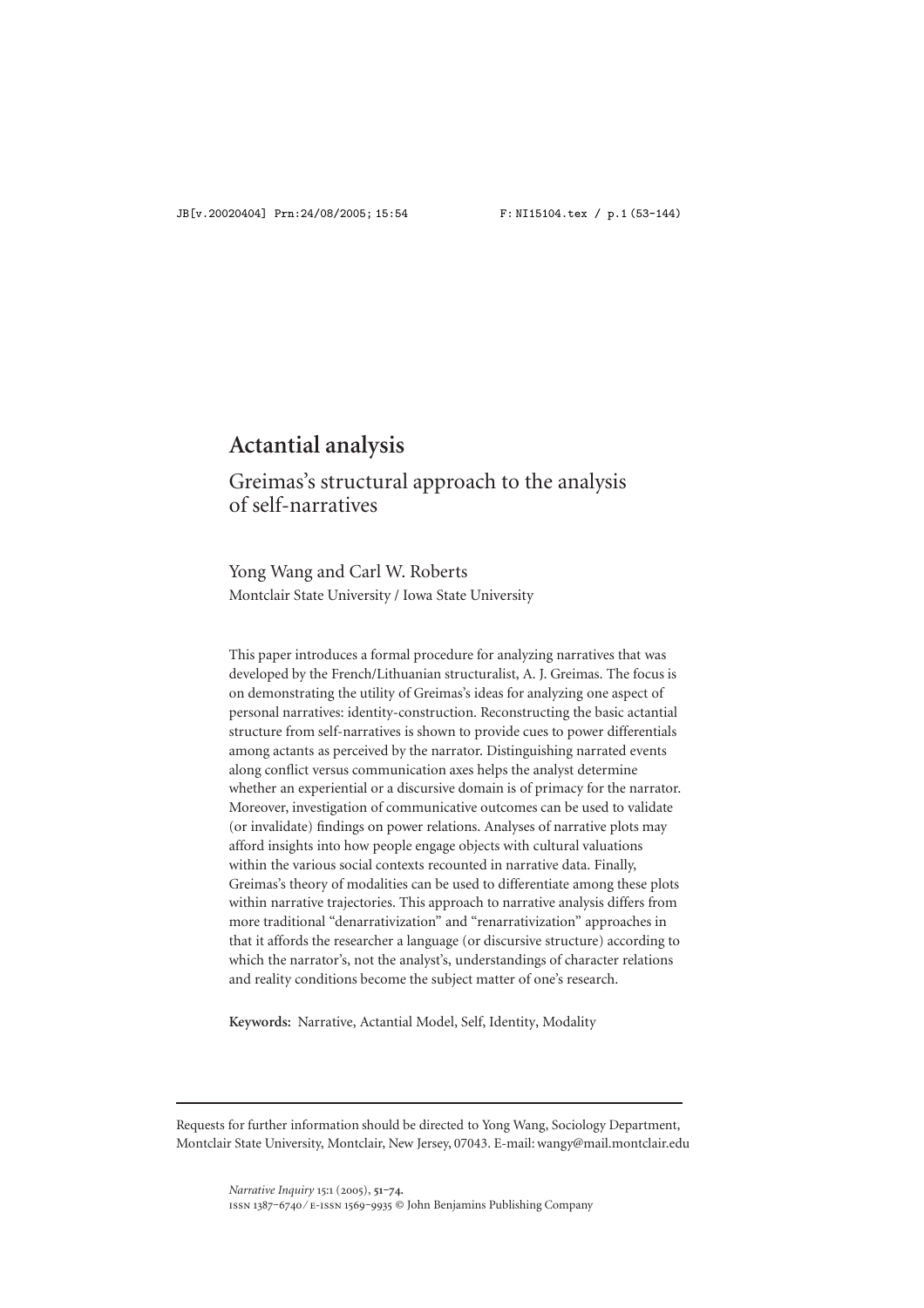In analyzing narrative data, the grounded theory approach has traditionally been sociologists' method of choice. This approach characteristically entails what Somers (1994) calls a *denarrativization* of narrated experiences – a process of extracting from narrative data a set of atemporal sociological categories that are then portrayed as reflecting the texts' discursive structure. Analysts of this style usually resort to sociological or psychological categories external to the analyzed texts for a final causal explanation. For example, such tendencies can be found in Cooper's (2000) research into the structuring power of gender and labor institutions, and May's (2000) and Gimlin's (2000) evidence for the need to sustain a positive self-identity. In a similar vein, social constructionist analysts emphasize the importance of institutional settings, such as a judicial court or a workplace, and the tension between the structuring force of the situation and the contingent repertoires of the speaking subject (Potter & Wetherell, 1987; Harré & Gillet, 1994; Hermans & Kempen. 1993; Edwards, 1997). In all of these cases the integrity of texts is rendered servile to a sociological or psychological meta-discourse. Differently put, denarrativizations involve "making sense" of texts by interpreting them in accordance with a privileged meta-discourse. As a consequence, denarrativizations have as typical disadvantages that their results are neither generalizeable across texts nor free of researchers' theoretical convictions. Although the predominant approach in sociology for analyzing self-narratives, denarrativizations are inevitably *ad hoc* or *post hoc*, yielding as many interpretations of a text as the number of distinct meta-discourses applied to it.

A second style of analysis, *renarrativization*, involves situating narratives within a historical context. Instead of "making sense" of narratives within a meta-discourse, sociologists who adopt this style (e.g., Griffin, 1993; Heise, 1989; Franzosi, 1994, 1998; Jacobs, 1996) apply operational procedures for "revealing facts" presumed to be embedded within the texts. For instance, consider Griffin's (1993) analysis of texts describing a Mississippi lynching that occurred in 1930 – an analysis in accordance with Heise's (1989) event structure analysis procedure. The research goal in this study was to reconstruct from fragmentary historical documents a chain of events that is sociologically plausible (i.e., that is believable, despite the potentially distorting perspectives of those who authored the documents) by using techniques such as counterfactual questioning. Also of the renarrativization style, Franzosi's (1994) approach to narrative analysis uses a semantic grammar that contains a single narrative template: Subject – Action – Object. The primary objective of this approach is to reveal hidden aspects of an external reality (namely, "who did what to whom [or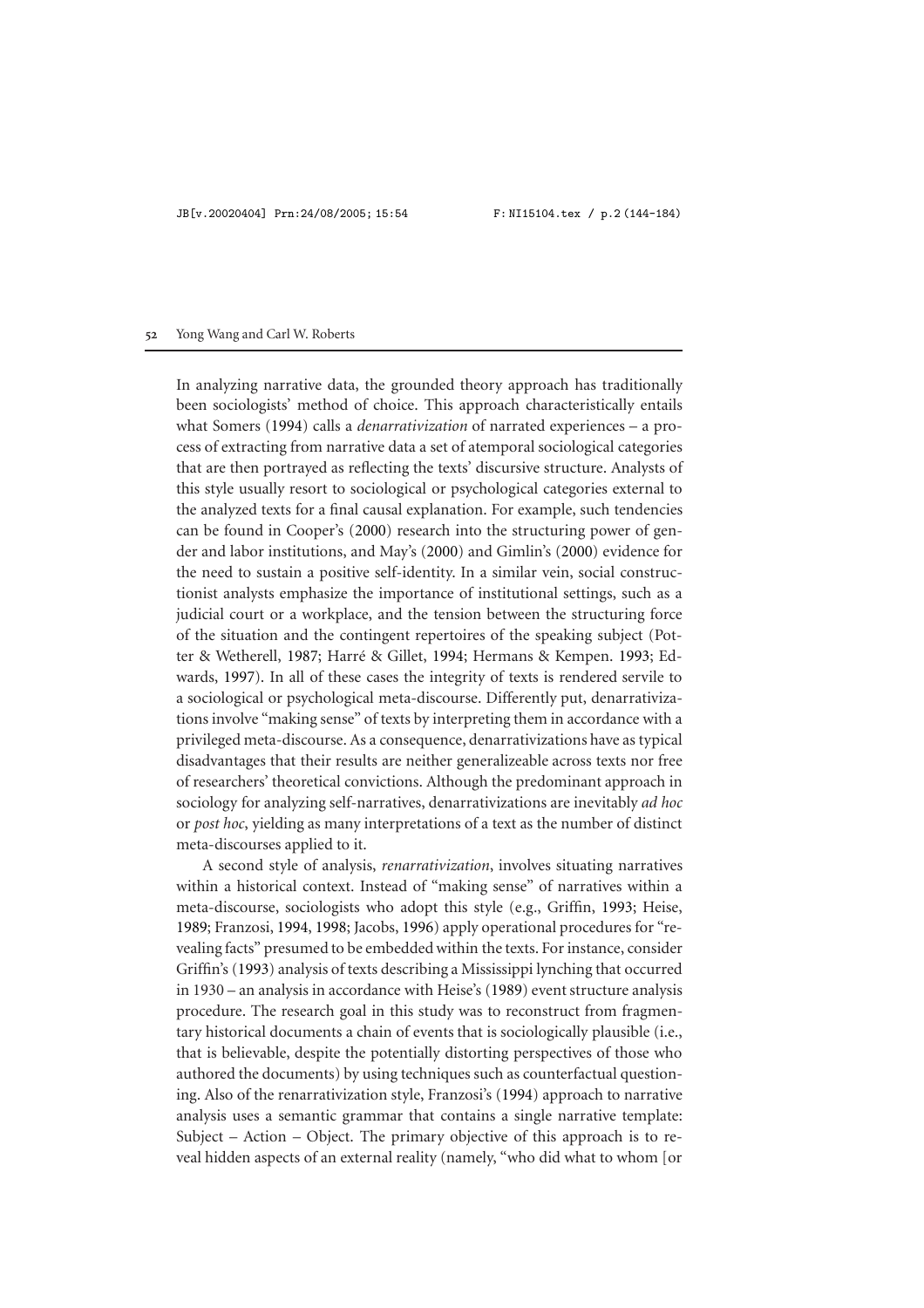what]") that are not immediately evident in the narrative texts but that can be gleaned via quantitative aggregation of information across narratives. In both Griffin and Heise's and Franzosi's narrative analyses, an assumed reality (what happened) is granted a privileged status relative to the texts not unlike the status of a meta-discourse in denarrativization approaches. However, in renarrativization it is causal-(socio)logical consistency that enables the researcher to distinguish valid parts of the texts from parts likely to be in error. In other words, the researcher's texts only become valid after being reintegrated (or renarrativized) into a social-historical metanarrative, the believability of which is the researcher's role to certify.<sup>1</sup>

This paper introduces a formal narrative analysis procedure developed by the French/Lithuanian structuralist, A. J. Greimas. What distinguishes Greimas's approach from denarrativization and renarrativization is its grounding in a structural framework that is sufficiently generic to allow each narrative to "drive" not only the relations among actants within it but also the actantial positions that its characters may take from one moment to the next.<sup>2</sup> Our purpose is not to offer any sweeping generalization about the "true structure" of narratives, but to introduce a third method of narrative analysis to supplement the more commonly used denarrativization and renarrativization approaches just described. As will be shown, Greimas's method has great potential for depicting characters' narrative *positions*, *links* among these positions, and the *trajectories* of narratives' utterance-sequences. In this paper we make these points

**<sup>.</sup>** In renarrativizations social actors are typically interpreted in accordance with stable social categories, and are "allowed" only actions that are believable from members of groups associated with these categories. Since identity construction is likely to involve shifts among social categories, renarrativizations are unlikely to be appropriate for analyzing narratives like the one analyzed in this paper – a narrative in which the author describes the process of her own identity construction.

**<sup>.</sup>** Greimas is not the only person to apply a structural approach in analyzing narratives. For example, Jacobs's (1996) analysis of "narratives of civil crisis" in the case of the Rodney King beating is guided by a pre-established narrative scheme derived from the four literary genres proposed by Frye (1954). By allowing the narratives to drive his findings, Jacobs shows differences and similarities in mainstream versus African American newspapers' portrayal of both the event and the ways that subsequent events were rendered meaningful. In particular, he provides evidence that events' (esp. tragic versus romantic) literary genre is associated with their inclusion in or exclusion from reports appearing in each type of newspaper. Rather than working with categories broad enough to span entire literary genres, Greimas used a much more fine-grained approach.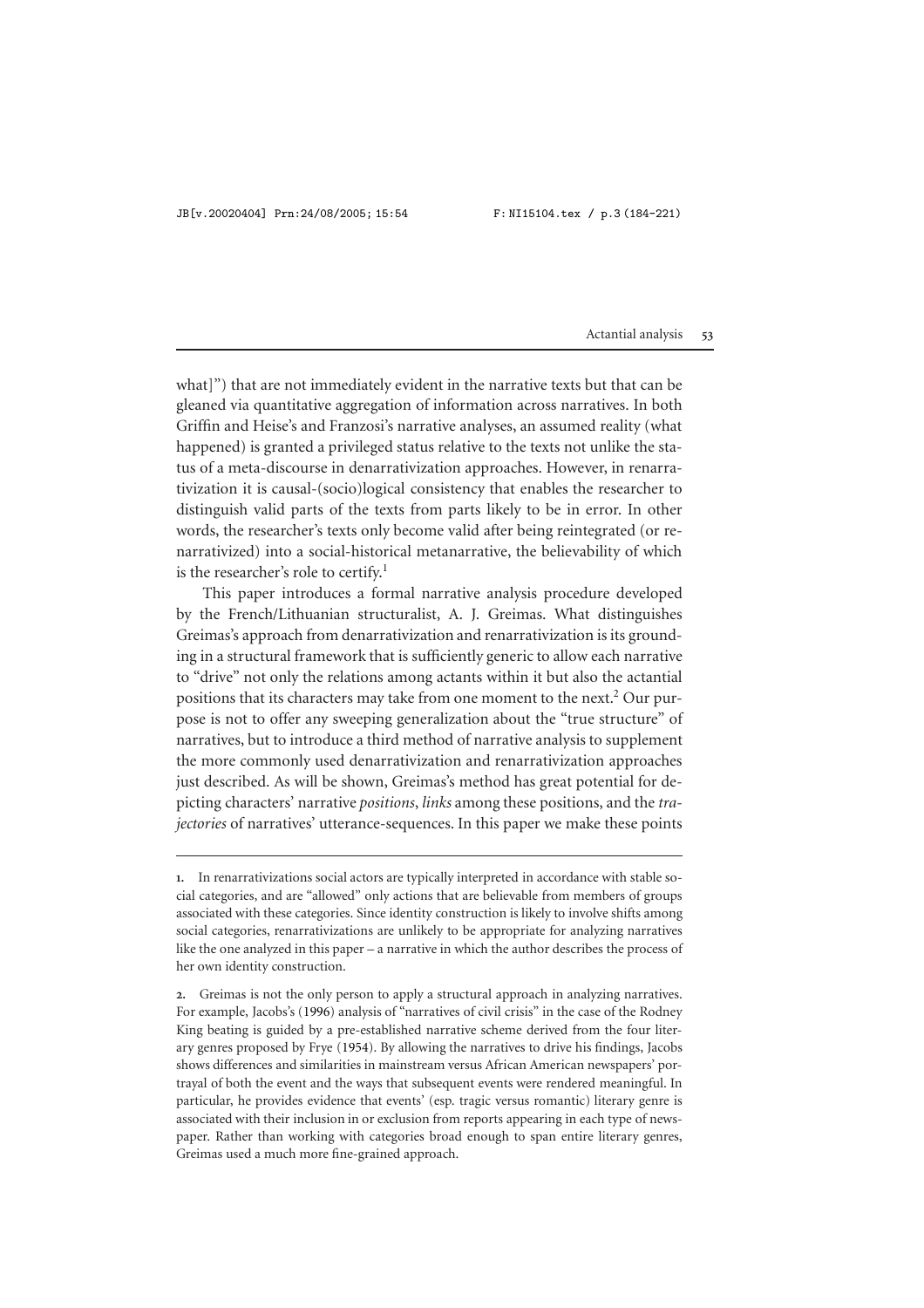while demonstrating the utility of Greimas's ideas for analyzing one aspect of personal narratives: identity-construction. The demonstration is made in the process of analyzing a single personal narrative that appeared in 1974 in the *People's Daily* (the official newspaper of the Communist Party in China). This narrative was chosen as typical of a popular genre in the mid-1970s' Chinese mass media – a genre that had become well-established by the time of its publication, namely eight years into the Cultural Revolution (1966–1976).

#### **Actantial models and actantial analysis**

Linguists have developed two types of models for analyzing narrative data: the syntagmatic and the paradigmatic. Syntagmatic models are sequential in nature. For example, in his classic analysis of Russian folktales, Propp (1968 [1928]) proposed a narrative grammar composed of thirty-one narrative functions that are performed by persons in seven roles. His story grammar indicates how these functions may be juxtaposed sequentially in a folktale. Each narrative can thus be reconstructed in a way analogous to a sentence with the story grammar's functions as its syntactic components. Applications of such models commonly afford conclusions regarding the sequence of semantic elements that define the forms of narratives under study (e.g., the Russian folktale). Yet it is precisely this "essentialist nature" that makes these models of limited sociological value, given that sociologists are generally less interested in learning what the essential sequence of a particular genre is, than in explaining why sequences may differ within and among genres.<sup>3</sup>

Paradigmatic models use a contextual approach in which sequences of events are presumed to reflect a stable underlying structure. Structuralists like Levi-Strauss (1984 [1963]) and Greimas (1966 [1983]) argue that syntagmatic, surface structures are generated from paradigmatic "deep structures."

**<sup>.</sup>** Seeing his approach as a distinct alternative to methods in which narratives are classified according to broad text genres, Greimas stated, for example, that a genre theory "has nothing in common with the typology of discourse the establishment of which is being attempted" in his work. Moreover, he continued with Courtés (1982, p. 135) that classical genre theory, which establishes a typology that includes literary genres such as tragedy and comedy, "is based on a non-scientific definition of the 'form' and 'content' of certain classes of literary discourse." In the same source, Greimas also declined any affinity between his work and that of post-classical genre theory, with its genres of the fantastic, the realist, and the surrealist.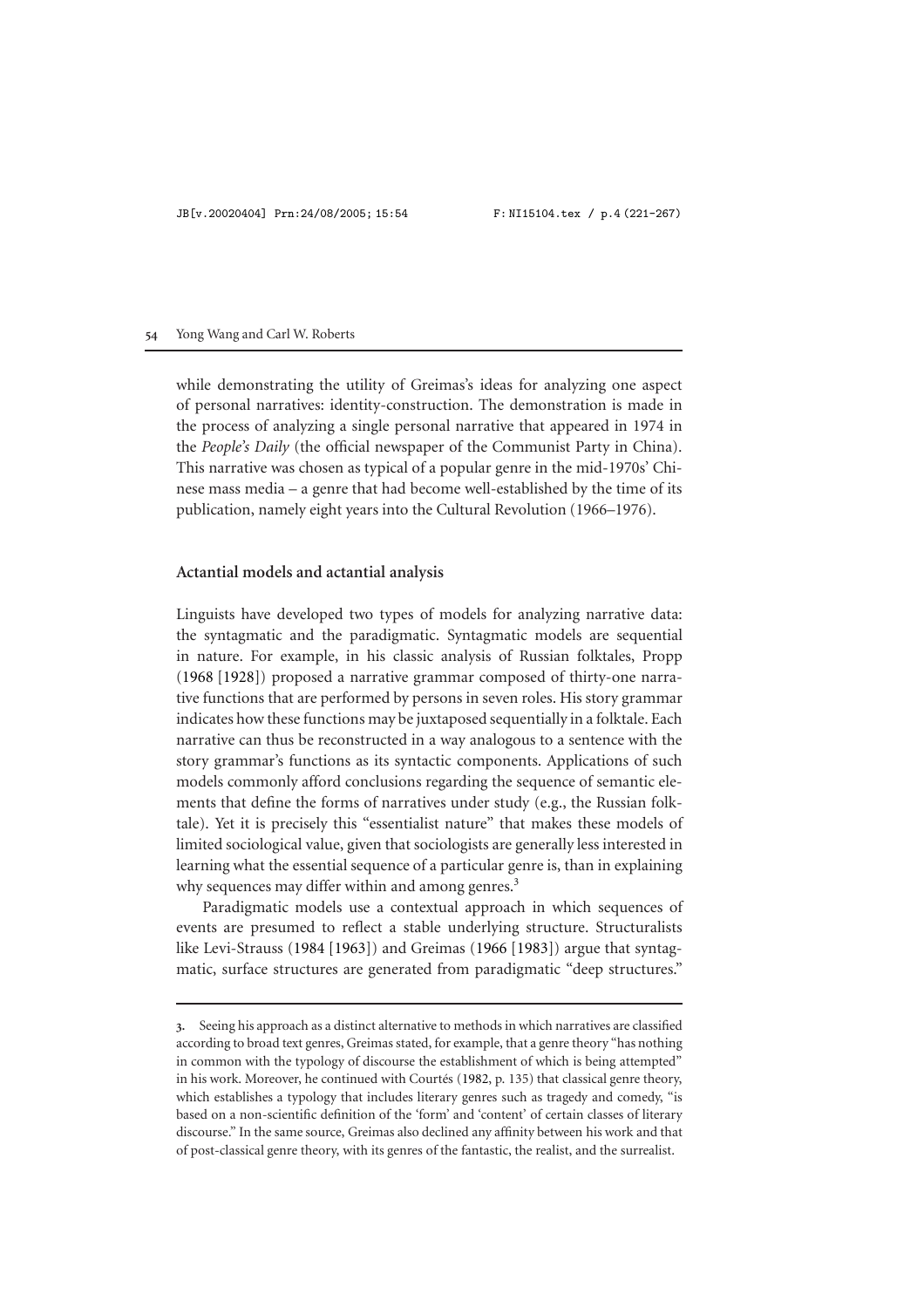

**Figure 1.** Greimas's elementary structure of signification

Although acknowledging value in the work of formalists like Propp, they argue that it is naïve and subjectivistic to presume that surface syntactic forms produce meaning. Instead, narrative analysis should start at the semantic level – the level at which a single semiotic unit achieves its meaning. Moreover (and this is where Greimas departed from Levi-Strauss), building a paradigmatic model can serve as a basis for analysis rather than as its objective. Greimas developed his paradigmatic model as a template with the potential for generating and mapping a wide variety of syntactic manifestations.

Greimas referred to his analytic approach as "actantial analysis." At the heart of his actantial model of narratives is what he called "the elementary structure of signification," also known as the semiotic square. As depicted in Figure 1, every semiotic unit acquires meaning within this elementary structure in relation to its opposites. More concretely, a sign is meaningful only in relation to its contradiction, contrariety, and complement.4

Referring to Figure 1, if the upper-left cell in the figure corresponds to a "subject" within a narrative, then three logically possible relations generate three alternative concepts that are meaningful: the anti-subject, the nonsubject, and the non-anti-subject, which refer respectively to the subject's contrary, contradictory, and complementary positions.<sup>5</sup> This semiotic structure establishes a set of abstract relations for analyzing narrative structure. Note that

**.** Note that the Greimasian actantial subject is one within a deep narrative structure independent of the narrator's motives. This is clearly distinct from the pragmatic orientation of

**<sup>.</sup>** Although his approach to meaning creation was neither new nor unique to him, it was Greimas who revived this "medieval 'semiotic square' " (White, 1987, p. 158), and who used it as a fundamental meaning-generating machine. Its profound influence can be found in works by Hayden White (1987), Frederic Jameson (1988), and Richard Harvey Brown (1985).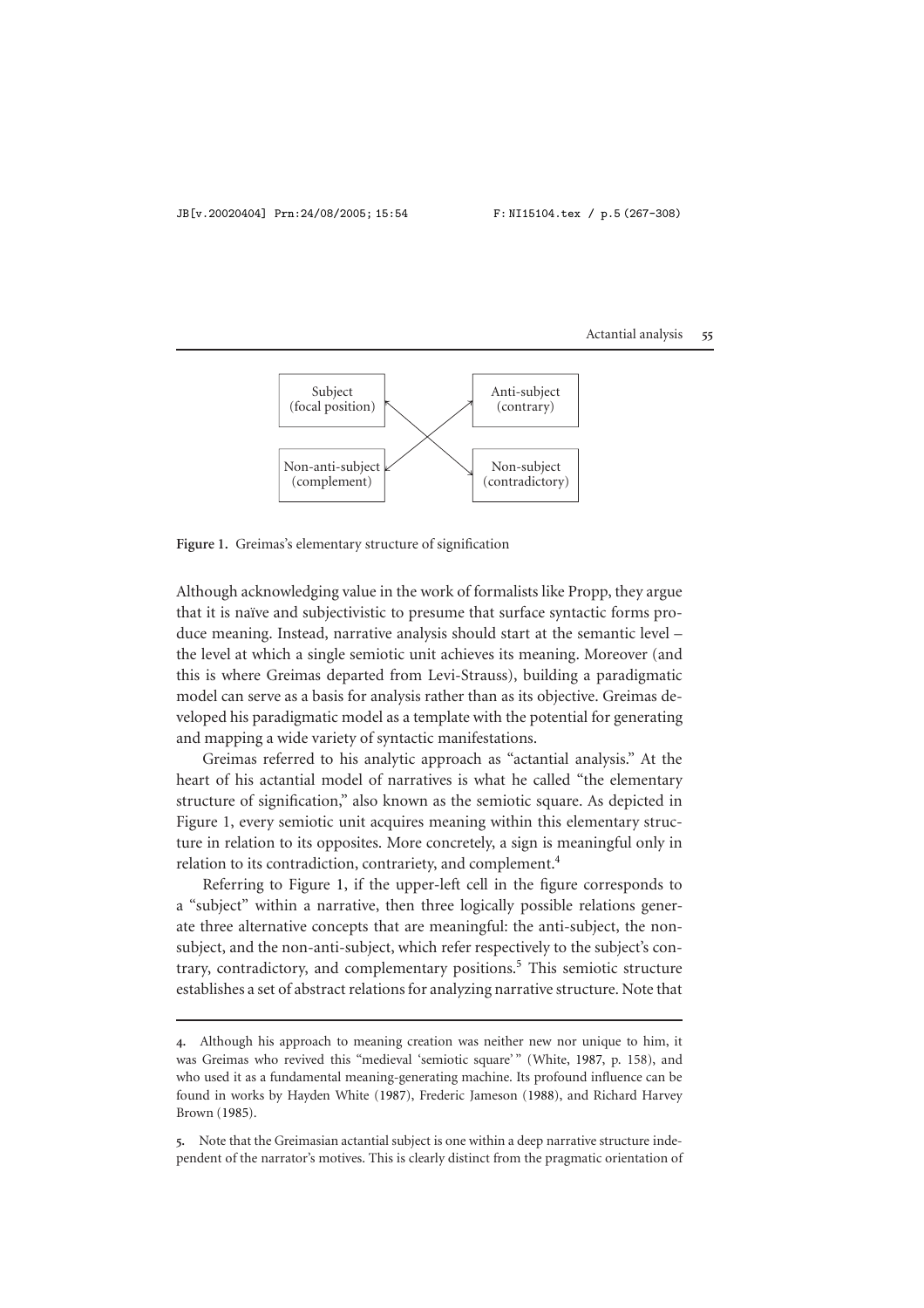it is through attributing a semantic unit to one of the cells that the other three cells obtain meaning. For instance, if the focal position is taken by a "hero," then according to Greimas the contrary position suggests an "opponent," the contradictory position a "value-object," and the complementary position a "helper."

Each position thus represents an actant (or actantial role), and the set of relations in the semiotic square provides a means for depicting narratives' characters within an organized unit (Greimas, 1987, pp. 109–10). Actants and characters need not have one-to-one relations. Within a narrative more than one character can realize a single actant, and one character can take more than one actantial position. For instance, at the discursive level a hero may have multiple opponents such as a villain and unfavorable natural elements – both of which take the contrary position, representing a single actant (namely, the opponent).

Greimas supplemented the structure in Figure 1 with two more actants, sender and receiver, to complete the three axes of his actantial model (as shown in Figure 2). $\textdegree$  The quest axis (i.e., the vertical axis from subject to object) corresponds to narrative events related to the status of the link (or junction) between subject and value-object. The upper half of Figure 2 depicts the communication axis. Events related to the sender's and the receiver's transference-relations to the value-object occur along this axis.<sup>7</sup> The lower half of the figure depicts

**.** Translators usually render *objet-valeur* as "object of value" when translating Greimas. This wording has the unfortunate connotation of something having positive but not negative value. We use "value-object" to convey the more neutral meaning he intended. Also, Greimas's translators use the expected translation of the French word, *transformation*, as "transformation." However, Greimas used *transformation* in various ways in his writings. The Greimassian usage referred to in this paper is exclusively one of a function that alters the junction of an object with one or more actants. Recognizing this (and at the risk of adding an unwanted realist connotation to his term), we shall instead use the term, "transference," in the pages that follow.

the narrator that social constructionists like Edwards, Potter, and Wetherell refer to as "the subject position."

**<sup>.</sup>** Greimas refers to the three axes in at least two ways: their semantic investment and their narrative functions. For instance, Greimas named the subject/object axis "desire" in term of its semantic investment but "quest" in term of its narrative function. We have applied to the three axes names that correspond to their narrative functions. Since Greimas did not explicitly name the axis of helper/subject/opponent, the name of "conflict" was adopted from Petitot (1985 [2004]). Schleifer's introduction to Greimas (1966 [1983]) and Culler (1975) offer alternative naming schemes.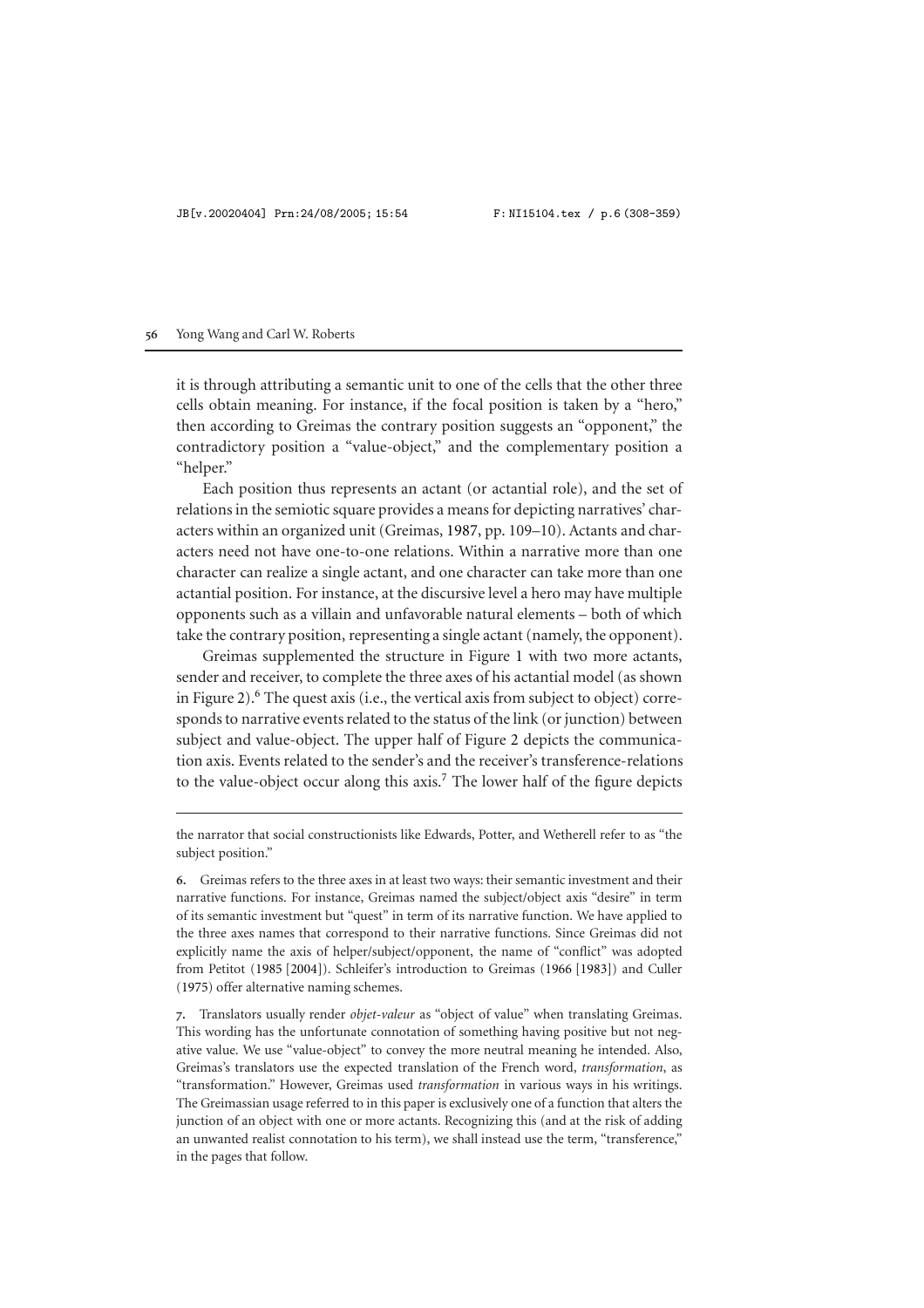

**Figure 2.** Greimas's actantial model (Greimas, 1966 [1983], p. 207)

the conflict axis, along which the helper's, subject's, and opponent's activities give rise to events that may facilitate or impede communication or quest.

According to Greimas and Courtés (1982, p. 363) the elementary narrative unit, or narrative utterance, is one of two types: an utterance of *being* (a state) or an utterance of *doing* (an action). An utterance of *being* depicts either a conjunction or a disjunction between a subject and a value-object; an utterance of *doing* depicts actions that affect the junction (either a conjunction or a disjunction) between subject and object. For example, if an utterance's subject possesses a value-object, this would comprise a conjunction between subject and object; if the subject had lost the object, there would instead be a subject-object disjunction. Greimas represented such utterances using the logical operators ∩ for conjunction and ∪ for disjunction.

Utterance of *being* (Junction):

**S** ∩ **O** or **S** ∪ **O**, where S is the subject and O is the value-object.

Utterance of *doing* (Transference):

 $S \rightarrow O \rightarrow R$ , where S is the sender and R is the receiver.

It should be noted that for Greimas the quest axis corresponds to utterances of state whereas the communication and conflict axes correspond to utterances of doing. In other words, these three axes in the actantial model correspond to three syntactic patterns. Moreover, the being and doing forms of utterance are sufficiently inclusive to allow for a wide variety of narrative trajectories among numerous "narrative programs (or plots)" (Greimas & Courtés, 1982, p. 207).

As Schleifer and Velie (1987) have noted, Greimas's re-analysis of Propp's Russian folktales illustrates the importance of a method with sufficient flexibility to consider two actants as being manifested in one actor. When sufficiently commonplace, such fusions are likely to reflect narrative patterns that are typical of a particular genre or culture. For instance, the frequent syncretization of hero and receiver may convey the message that heroes should be rewarded,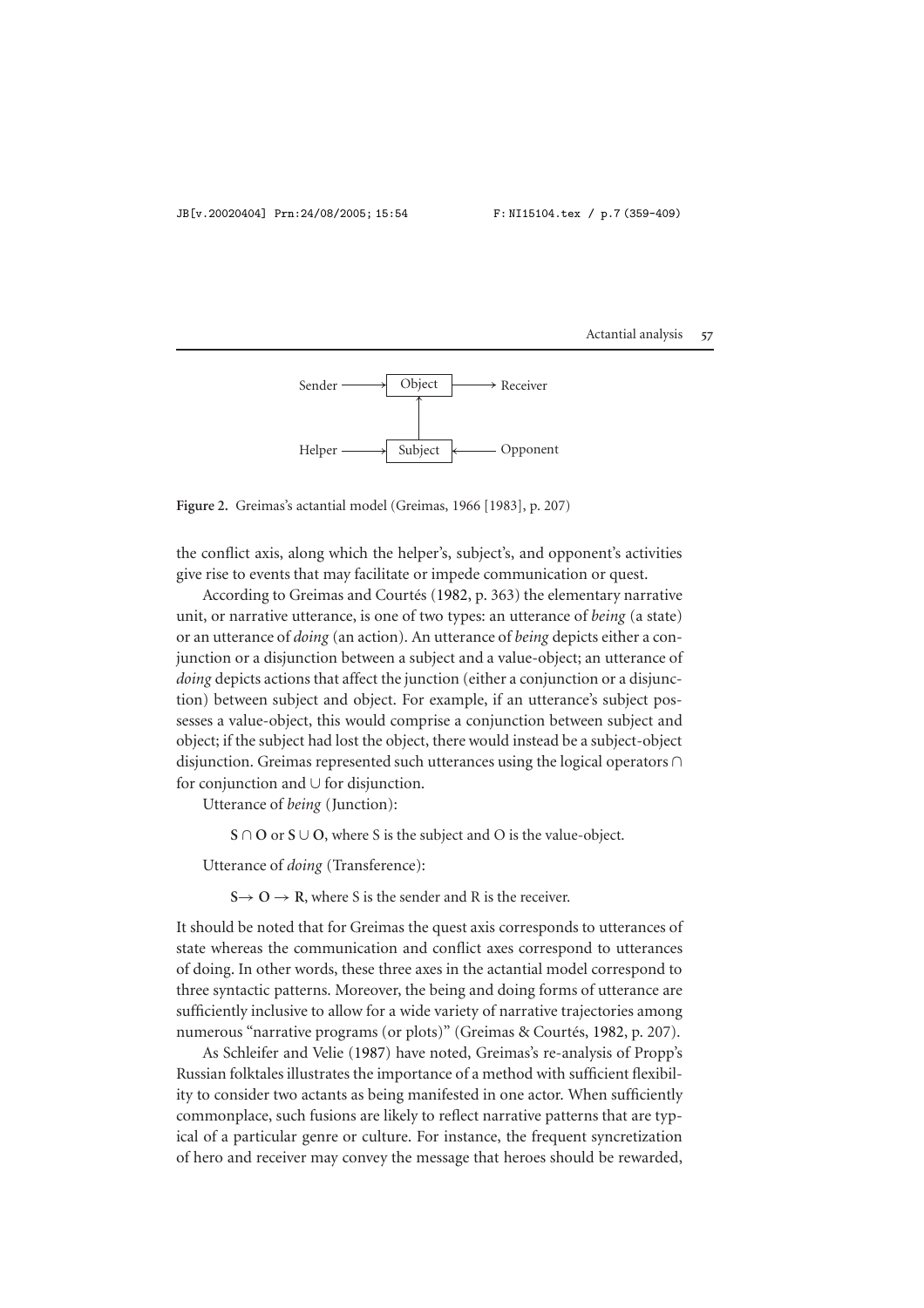whereas the repeated fusion of helper and receiver oftentimes tells the tragic narrative of a hero who dies, leaving the helper to communicate to the reader or audience a meaning for the hero's death (Schleifer et al., 1992).

Note also that the actantial model is a template of power/authority relations. Although the power differential between subject and opponent typically determines the ending of a narrative, the helper and the sender are each depicted as having a powerful quality distinctive to its position. Whereas the helper affords power along the conflict axis, the sender has authority (i.e., unassailable credibility) that it expends along the communication axis. For instance, if a narrative's focus is on the opponent, we normally see a hero who is nearly as powerful as her enemy, as is often the case in tragedies. If the helper/sender is the focus (and thereby, usually relatively powerful), the narrative is commonly about a flawed hero whose accomplishment along the quest axis relies heavily on the helper's assistance (Schleifer & Velie, 1987, p. 1141). Thus in constructing a specific actantial model for a narrative, one identifies actants' social relations as perceived by the narrator, and the focal actant for insights into the distribution of power among all actants.

This paper illustrates how the actantial model depicted in Figure 2 can be used to classify narratives' syntagmatic structures through what Greimas (1966 [1983]) referred to as "anthropomorphizing" (i.e., the projection of human or human-like figures into actantial positions). Greimas's actantial model not only provides a scheme for constructing power relations among actants but also offers tools for the study of types of actions and events and their sequential orders in narratives. $8 \text{ In this respect, Greimas suggests (1966)}$  [1983], pp. 202–6) that a narrative tension is created with the initial desire (or wanting) of the subject for the object and with the opponent's attempt at impeding the subject's "quest" for the object. This first step in Greimas's method is demonstrated in the following section as the narrative to be analyzed is introduced.

**<sup>.</sup>** Linguistic analytical approaches of narratives such as those established by Labov (1972, 1997) and Bal (1985) are grounded in a presumed temporality that is stable, continuous, and that can be organized variably in narratives. Greimas's actantial approach deals differently with temporality. He argued that "temporalization" is one of three discursive strategies (the other two being actorialization and spatialization) in which time itself is a "figure" with an actantial position. For instance, time may be helper ("time" leads one to certain realization) or opponent (bad "timing"). But "time" per se does not figure into the actantial model and the (topo)logical derivations of the actantial model such as syntagms. Of course, Greimas did refer to narratives' trajectories. Yet these trajectories were mere surface-aspects as distinct from the deeper structures of his actantial model.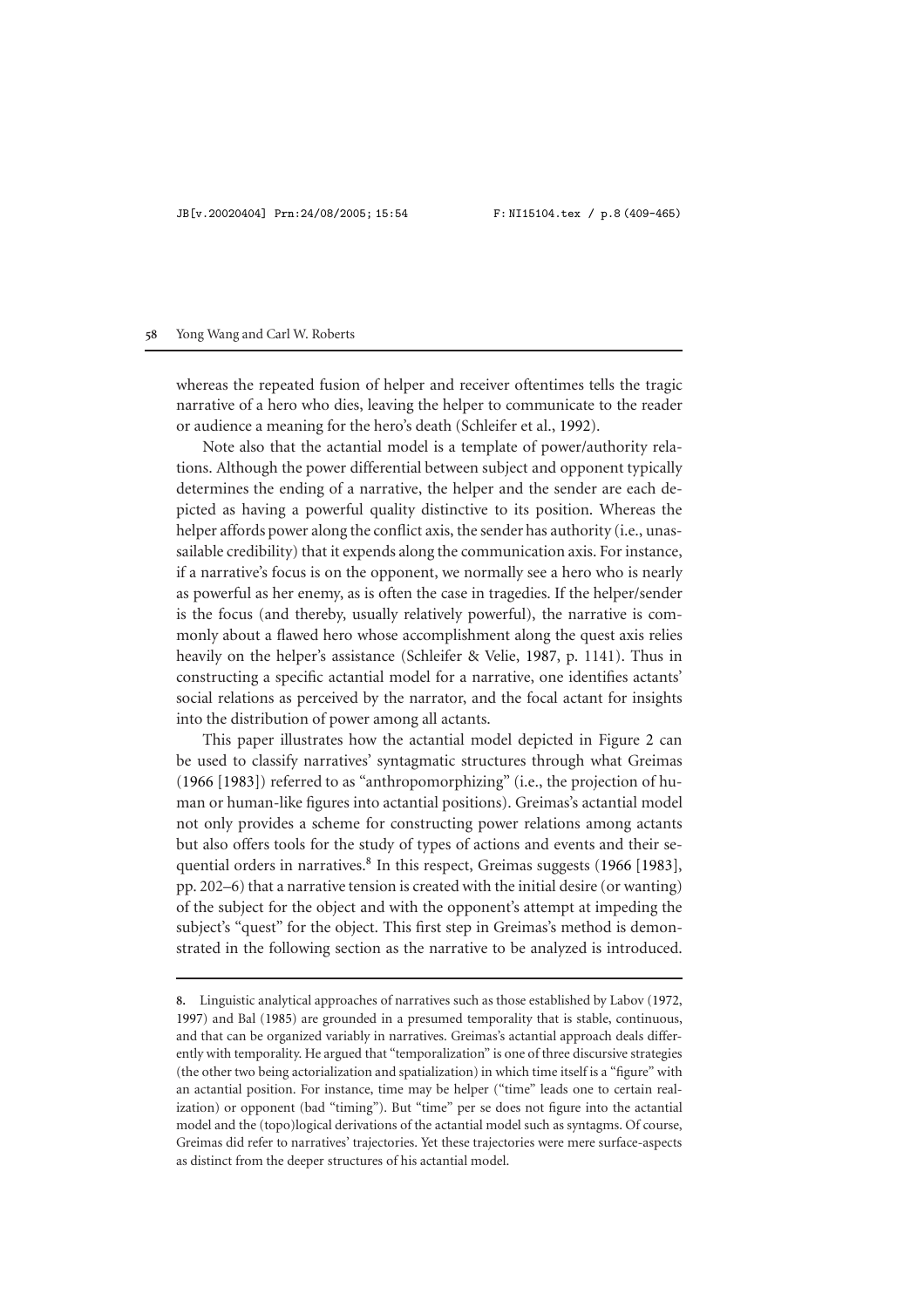In the section thereafter it is shown that once a narrative's actantial positions have been identified during this first step, a narrative's plot can be characterized in terms of how transferences of the value-object are sequentially structured. We next demonstrate that these narrative programs often involve some actants' modalizations of others' performances or competences. In a final analytic section, events along the communication axis are shown to be especially important in self-narratives within which the narrator-subject's performance and competence are modalized through communicative events.

### **Actantial positions within a Chinese narrative written during the Cultural Revolution**

This section illustrates a narrative analysis based on the actantial models just discussed. The emphasis is on self-identity formation in accordance with the discursive structure established by the official ideology within China during the 1970s. For the purpose of illustration, only a single narrative need be analyzed. This narrative was published on July 17, 1974, in the *People's Daily* (the Chinese Communist Party official newspaper directly controlled by the Ministry of Propaganda and the central government). The narrative is an account of a rural elementary school teacher's process of losing and regaining her valued identity – a type of narrative commonly found in the *People's Daily* during this era (Wang, 2003).

When the narrative was written, the Cultural Revolution had entered its eighth year. At this time the official ideological system clearly divided all social identities into two disjoint sets: in-group identities (or friends) such as poor peasant, worker, soldier, and red guard, and out-group identities (or enemies) such as capitalist-liner and bourgeois intellectual. As Bauman (1991) argues, modern totalitarian societies such as Nazi Germany and the former Soviet Union were intolerant of ambiguous social categories. Typical of such societies, China in the 1970s did not have "space" for identities of a third type.

The narrative recounts the narrator's experiences of becoming a teacher and striving at being a "good teacher." Typical of such narratives, the narrator occupies the position of "subject." That is to say, this is a narrative told by an "I" about this particular "I." Hence the narrator is more than a mere witness of the narrated sequence of events. She is of central importance to the unfolding of the narrative.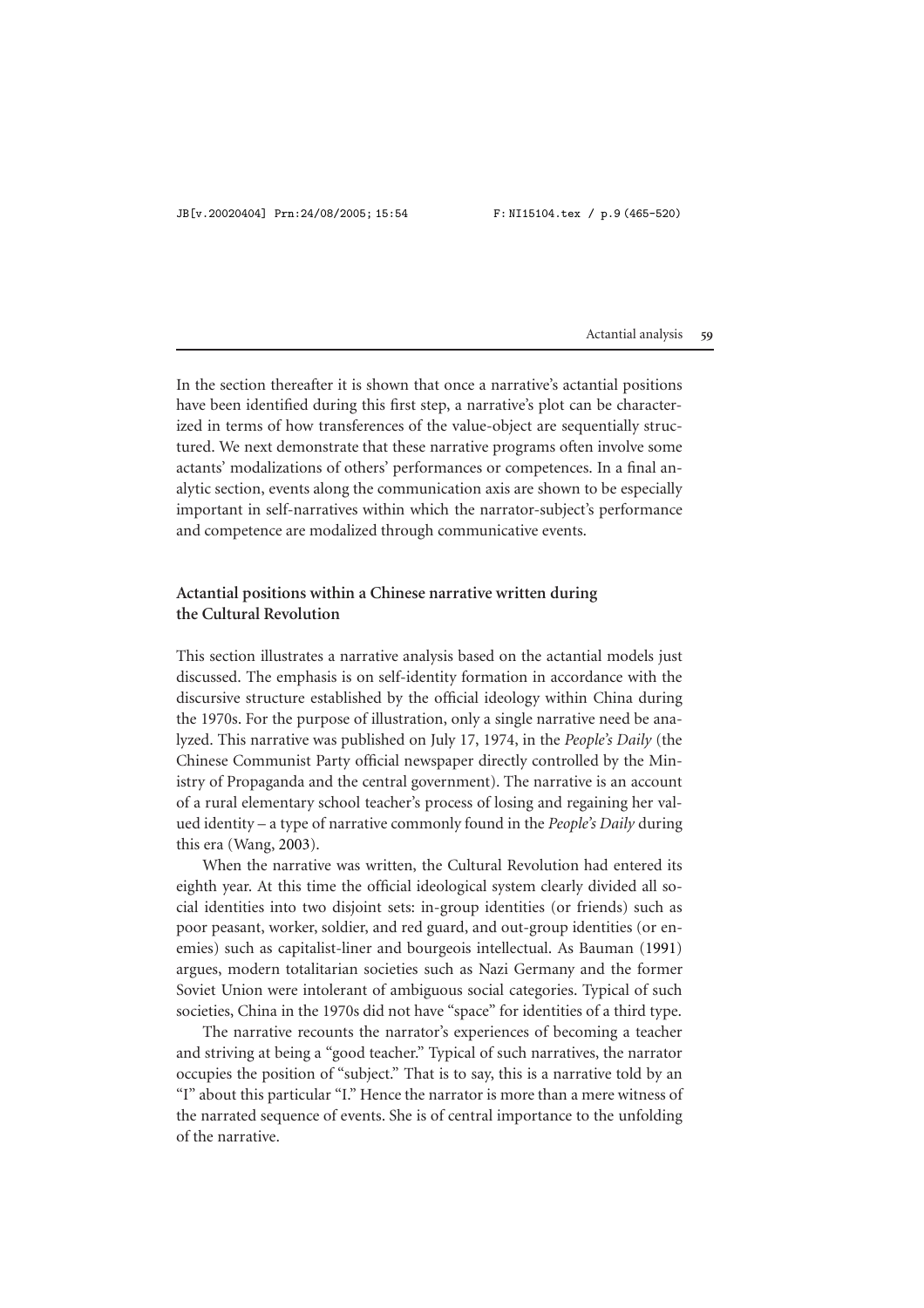*Event 1:* The narrative's first event occurs along the communication axis. A representative of poor peasants to the administration of the school takes the position of sender who gives the narrator a mission by assigning her to a teaching position at the elementary school in her village. The narrator willingly accepts the mission believing that she would be a "good teacher" because she comes from a poor peasant family (or, in her terms, "having a straight root and growing into red seedling"). The subject's belief reflects a mode of causality in her narrated world: a causal link between peasant and teacher identities. The function of this event is two-fold. First, it establishes a contract between the narrator and her community represented by the peasant representative. Second, this first linking between the subject and the value-object – in the identity of "good teacher" – also establishes a "wanting" or desire in the subject to sustain such linking.

*Event 2:* The next event occurs along the conflict and communication axes. The narrator is accused by one of her students' parents of bullying their child by scolding the "naughty student" in front of his whole class. Here the accusers are nameless, yet their identities are made clear in the narrative as peasants and thus as persons of the in-group type. The narrator's action along the conflict axis (i.e., her scolding a naughty pupil) is minimized, and is presented merely as the occasion for the sender-parents' communication to the narrator-receiver of a problem (a potential disjunction) regarding the "good teacher" identity that she wants. The conflict consists in the contrariety between the subject's desire to be a good teacher and her performance, namely scolding the student. At this point in the narrative, the opponent remains unexposed.

*Event 3:* The third event also occurs along the communication axis. Since a complaint had been voiced to the school administration, a peasant representative was required to "talk" with the narrator. During this talk, the peasant representative indicates that "good intentions" are not sufficient for being a good teacher and that her problem is not one of ability but one of "line." The use of "line" here is a reference to the policies advocated by the central government. (Within this narrative genre, alignment with the "revolutionary line" is the ultimate criterion for judging one's identity.) The peasant representative further points out that the narrator was educated in the pre-cultural-revolution (1949– 1966) revisionist educational system, and the way she treats her students is not different from the way she was treated under the old system. At this point the identity of the narrator is problematized by the peasant representative's suggestion that her in-group identity was tainted under the influence of the revisionist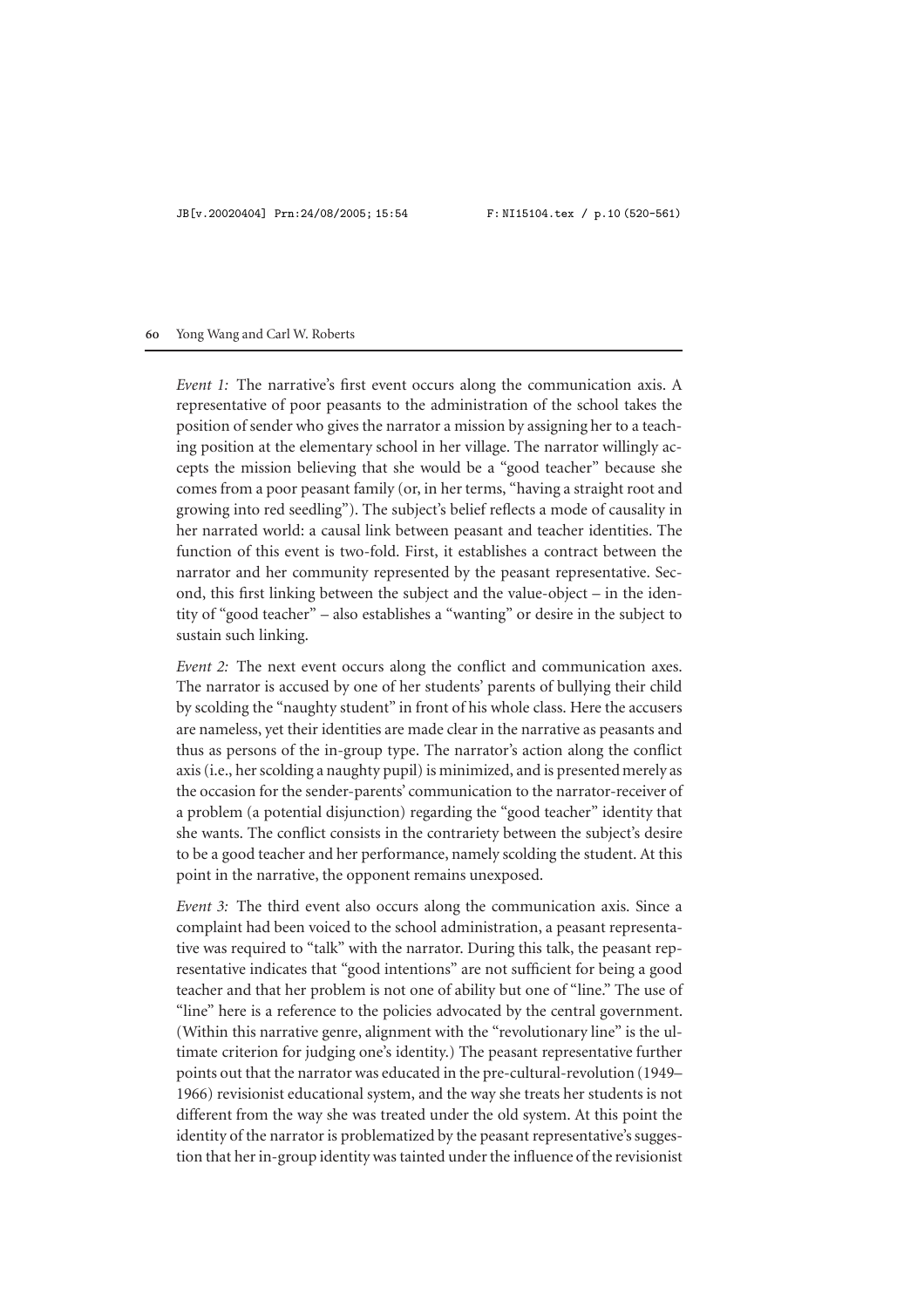educational system. In so doing, the representative also induces in the narrator a revision in how she understands her "quest" of being a good teacher. This is a turning point where the subject's quest is revised as being toward realignment with her in-group identity. It is also the point when her opponent is revealed to be her "revisionist educational influences."

*Events 4*  $\&$  *5:* The fourth and fifth events in the narrative are analogous to the second and the third. In the fourth event, the narrator makes a similar mistake by disciplining another pupil in class. The fifth event is another conversation between the peasant representative and the narrator. Different from the first instance, this time the narrator knows that it is her fault. However, she now exculpates herself by attributing her "mistake" to her quick-temper. The peasant representative rejects this excuse, pointing out that the real problem is her estrangement from the poor peasants. He issues an ultimatum that she needs to decide whether or not she wants to serve the poor peasants.

*Events 6:* The sixth event is also along the communication axis. In it the narrator has a conversation with the mother of the second student she disciplined. The student's mother recalls the suffering her family had to endure in the "old society" (before 1949), especially the lack of opportunity for education. This interaction ends with the mother entrusting her child to the narrator, a ritual that renews the mission the teacher/narrator received in the beginning.

*Events 7*  $\&$  *8:* In event 7, the narrator reveals her shame at realizing that she had not always followed the "revolutionary line," and that she had let the poor peasants down. Such self-reflection can be viewed as an event occurring along the communication axis in which the sender and receiver are fused in the teacher/narrator. The split of one character into two actantial roles is unsettling if the message concerns the flaw of the narrator syncretized as both sender and receiver. In event 8, which occurs along the conflict axis, the narrator studies Chairman Mao's teachings, and learns that the influence of the old system would not disappear automatically. One must fight it, sometimes painstakingly. The narrative ends here with her heightened awareness of and alertness to the evil influence of the revisionist system. Therefore, the last two events can be seen as following a narrative sequence of self-reflection and inner struggle, which respectively have narrative functions analogous to religious experiences of repentance and purification.

This reconstruction is based on the actantial model shown below in Figure 3. Notice that the subject in this structure is "flawed." This flaw becomes manifest in interactions between her and the students, their parents, and the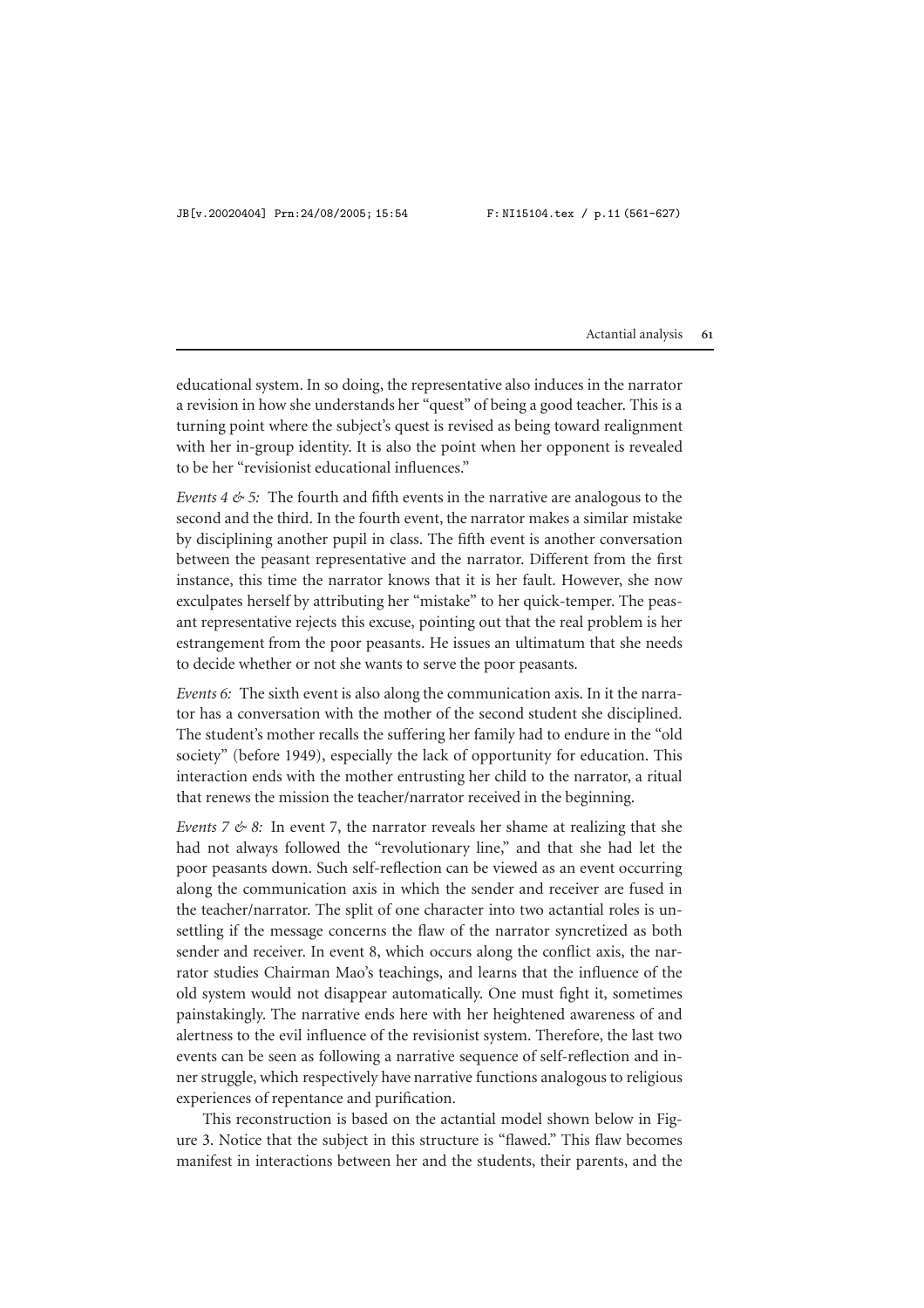

**Figure 3.** The Chinese narrative's actantial structure

peasant representative, all of whom help her fend off the revisionist influences that (as her opponent) constitute her flaw. This flaw thus involves the fusion of two actantial positions: the subject and the opponent. The ensuing conflict occurs between the subject and herself at a figurative (or subjective) level with all other characters syncretized as the helper/sender. Such stories of "inner struggles" comprise a genre of narratives that is likely to include stories about religious experiences in which the subject occurs as both body (desires) and soul (moral standard). The coincidence of subject and opponent in a single character is one of the distinctive features of this genre of self-narratives. Thus the function of the helper/sender is not only to supplement the power of a weak subject, but also (as sender) to expose and define the subject's flaw. Note also that this flaw is relationally defined as the subject's distance from the people she serves. The flaw is thus in her "being," not in her "doing." This static nature is evidenced by the peasant representative's insistence that the problem is not one of method, but one of closeness to the poor peasants.

This analysis reveals the actantial structure of social relations within which the subject of the narrative positions herself. The poor peasants, with unambiguous in-group identities, appear as both helper and sender. As core members of the in-group, they not only know better, but also (as more thoroughly discussed in the next section) can never be wrong. Accordingly, our narrator never judges whether or not the accusation from the first student's parents is valid or not. Instead, the problem is always identified as residing in the subject (thus the syncretization of subject and opponent), who is alienated from the in-group by influences from her past. The interactions between the subject and the peasant representative take the form of communication initiated by the syncretized sender/helper. The resolution of the conflict between the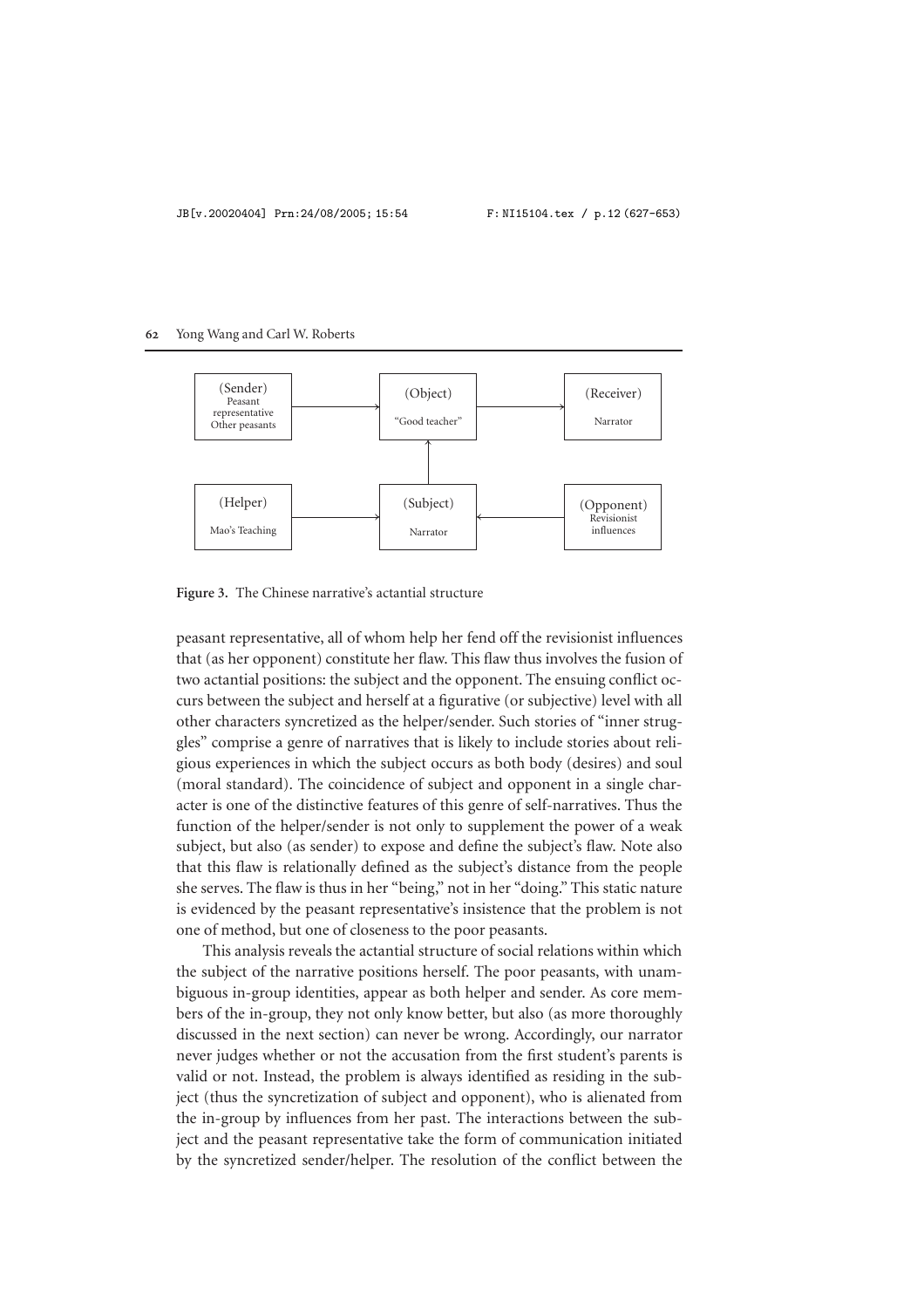subject and her opponent depends on the subject's awareness of her flaw. It is only through her recognition of the flaw and the consciousness-raising experience recounted as the last event that her quest of becoming a "good teacher" is accomplished.

### **Narrative plots and transference of the object**

According to Greimas and Courtés (1982, p. 245), a narrative program "is an elementary syntagm of the surface narrative syntax, composed of an utterance of doing governing an utterance of state." Such a narrative program consists of two components: a link between the subject and a value-object, and a transference of the value-object between two actants. In the actantial model the subject's and the object's values become actualized by the subject's desire established in some initial events and may change from virtual to realized through a final type of junction between the two. Furthermore, a subject's realized relation to an object can become virtualized through a disjunction, as might happen when an initially valued object (like Steinbeck's pearl) is discarded once its demonic character is revealed. Thus Greimas proposes two simple narrative programs along the communication axis: realization and virtualization.

Table 1 shows the four ways in which Greimas and Courtés (1982, pp. 96– 8) argue that transference can occur. As shown in the table, a conjunction between a value-object and the subject who initially possesses it can be virtualized in two ways: the subject gives the object away (renunciation) or the object is taken away (dispossession), both realized in narrative utterances of disjunction. Two similar patterns exist in the realization of an initially virtual subject-object link: the subject obtains the object (appropriation) or the subject is given the object (attribution), both realized in narrative utterances of conjunction.

|                                                 |             | Virtualization<br>(Subject initially)<br>possesses the object) | Realization<br>(Subject initially does not<br>possess the object) |
|-------------------------------------------------|-------------|----------------------------------------------------------------|-------------------------------------------------------------------|
| Object is transferred<br>to or from the subject | voluntarily | Renunciation                                                   | Appropriation                                                     |
|                                                 | forcibly    | Dispossession                                                  | Attribution                                                       |

**Table 1.** Four modes in which value-objects are transferred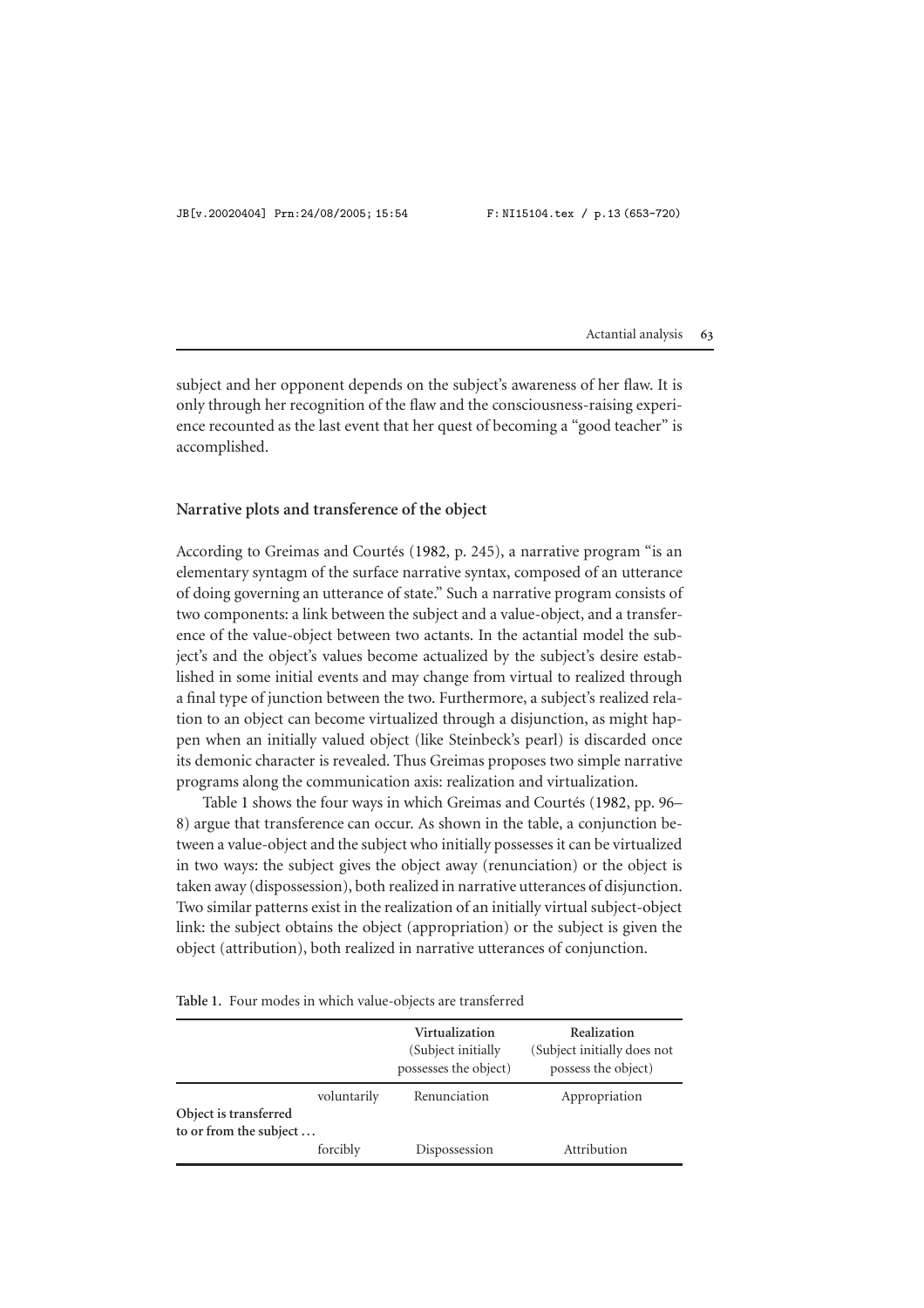It should be stressed here that these elementary narrative units are used in structuring narratives at the discursive level. That is, narratives are produced through the narrator's selection of specific narrative units and her inscription of cultural values and meanings into these structural components. The actual production of narrative discourse adds complexity through concatenation of these units and through selections from among a wide number of valueobjects (e.g., tangible ones such as wealth or bride, and intangible ones such as identity).

In analyzing the teacher's narrative, we only have need for the simple concatenation of two of Greimas's elementary narrative programs and for one type of value-object, namely social identity – a culturally valued or unvalued sign that can be linked to a subject. To further simplify the analysis, we focus on only one social identity involved in the narrative, and that identity's *virtualization* followed by its *realization*, leaving the narrative to conclude with the narrator/subject embracing a valued identity.

In her narrative the teacher/narrator serves as an interface that makes possible an interpenetration between the narrator's world and that of the reader. This interpenetration is enabled through the commonly recognized value status of the social identity, as during the narrative the narrator invokes shared cultural norms that render the value status of the social identity recognizable to the reader. In this case, the narrative involves two types of identity-related changes, namely in the value status of the social identity and in the ways the identity is later realized. Therefore, the transference within the first narrative unit in the concatenated pair can only be one of identity *renunciation* if the narrated subject initially mistakes her identity as non-valued (irrelevant) or unvalued (negatively valued). Subsequent realization of the subject-identity link could occur either through the subject's *appropriation* or a sender's *attribution*.

If it were not until the closing moments of a narrative that the narrator were to perceive a change in the status of a valued identity, then the first narrative unit in a concatenated pair would necessarily be *dispossession*, since the subject would not willingly relinquish an identity that it values. The narrative's focus would then be on regaining the identity, which could occur either through the subject's appropriation or an attribution from the sender/helper. Accordingly, if one generalizes from such concatenated pairs of elementary narrative programs to entire narratives, the four modes of transference can be generalized to the four narrative plots listed in Table 2.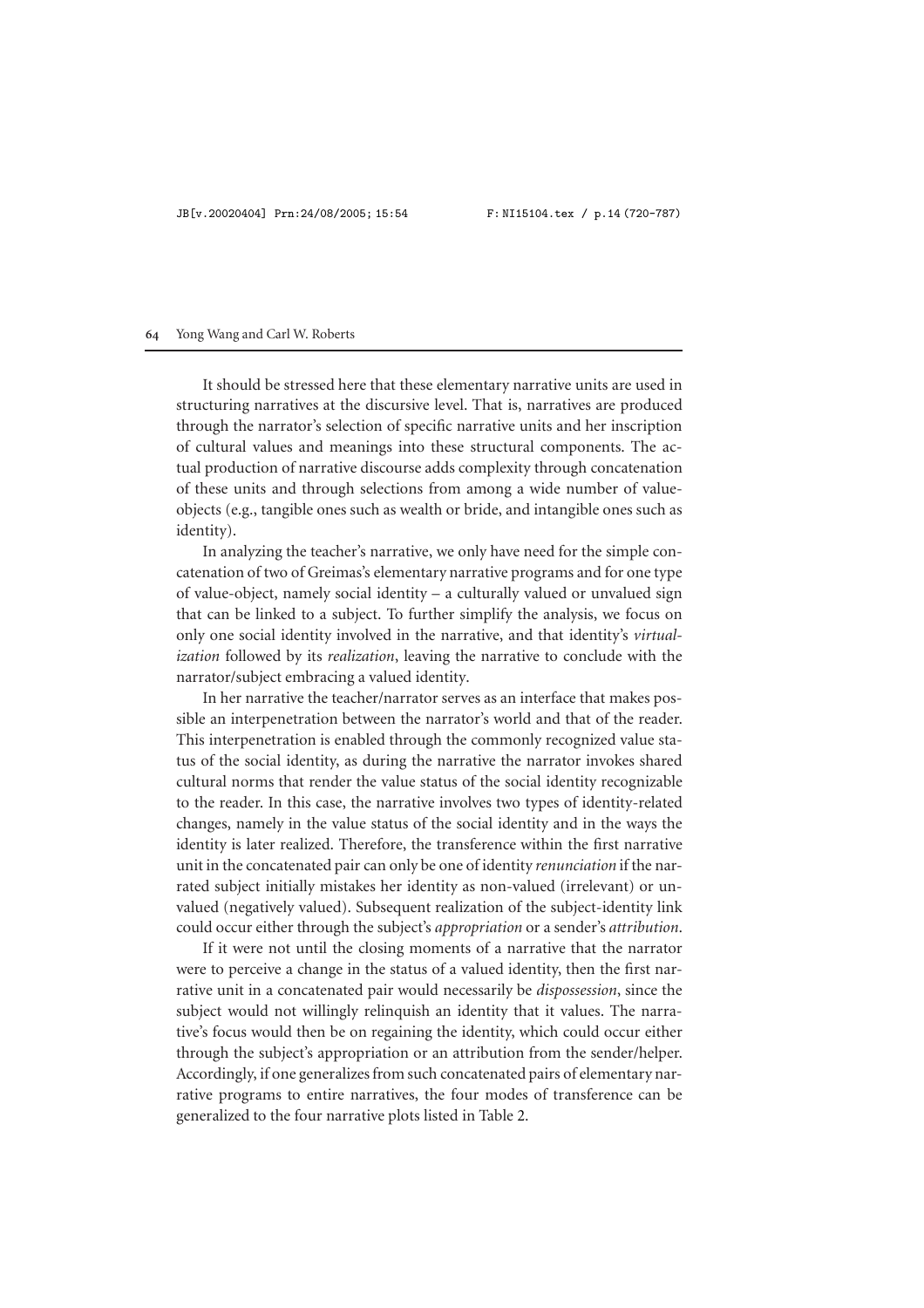| Initial<br>Virtualization | Subsequent<br>Realization | <b>Plot</b>                                                                 |
|---------------------------|---------------------------|-----------------------------------------------------------------------------|
| Renunciation              | Appropriation             | Conversion: subject recognizes the value of an initially<br>denied identity |
|                           | Attribution               | Compliance: subject accepts the value of an initially<br>denied identity    |
| Dispossession             | Appropriation             | Transformation: subject gains or regains a valued iden-<br>tity             |
|                           | Attribution               | Rehabilitation: subject is bestowed a deserved identity                     |

**Table 2.** Four narrative plots that begin with an identity's virtualization and end with its realization

What is pivotal in these plots is the narrator's perception of her world. In *renunciation-appropriation/attribution* narratives, the narrator recounts a world whose value changes. (Note that the value of the narrated world is formally signified by only one "object" – the social identity.) For instance, a *renunciation-appropriation* plot may very likely be manifest in narratives of minority group members' reclaiming their ethnic identity, the value of which the subjects mistakenly do not recognize initially. In a sense, the value of the narrated world changes and the narrator attributes her conversion to an alternative discourse. In contrast, when a narrative involves a case of *dispossession* followed by *appropriation/attribution*, the value of the narrated world does not change and thus an external social discourse is held constant. What changes is the link between the subject and the object. For example, a popular narrative form in China after Mao's death (1976) followed the rehabilitation plot, which typically told stories about "intellectuals" who suffered during the Culture Revolution but who afterwards were granted valued identities such as party membership and honorary titles.

Our illustrative narrative is clearly of this second type. In the narrative's first event, the subject is linked to the identity of "good teacher" (i.e., one who whole-heartedly serves the poor peasants). Throughout the narrative the value of this identity remains unchanged. What changes is the relation between the subject and the valued identity. In the second and fourth events this link is put to test and questioned. In the third and fifth events the link is problematized by the peasant representative, thus virtualizing the subject in relation to the valued identity. During the crucial fifth event, the peasant representative unambiguously offers the subject a "choice," asking her to "make up her mind" whether or not she wants to serve the poor peasants. By suggesting that the subject re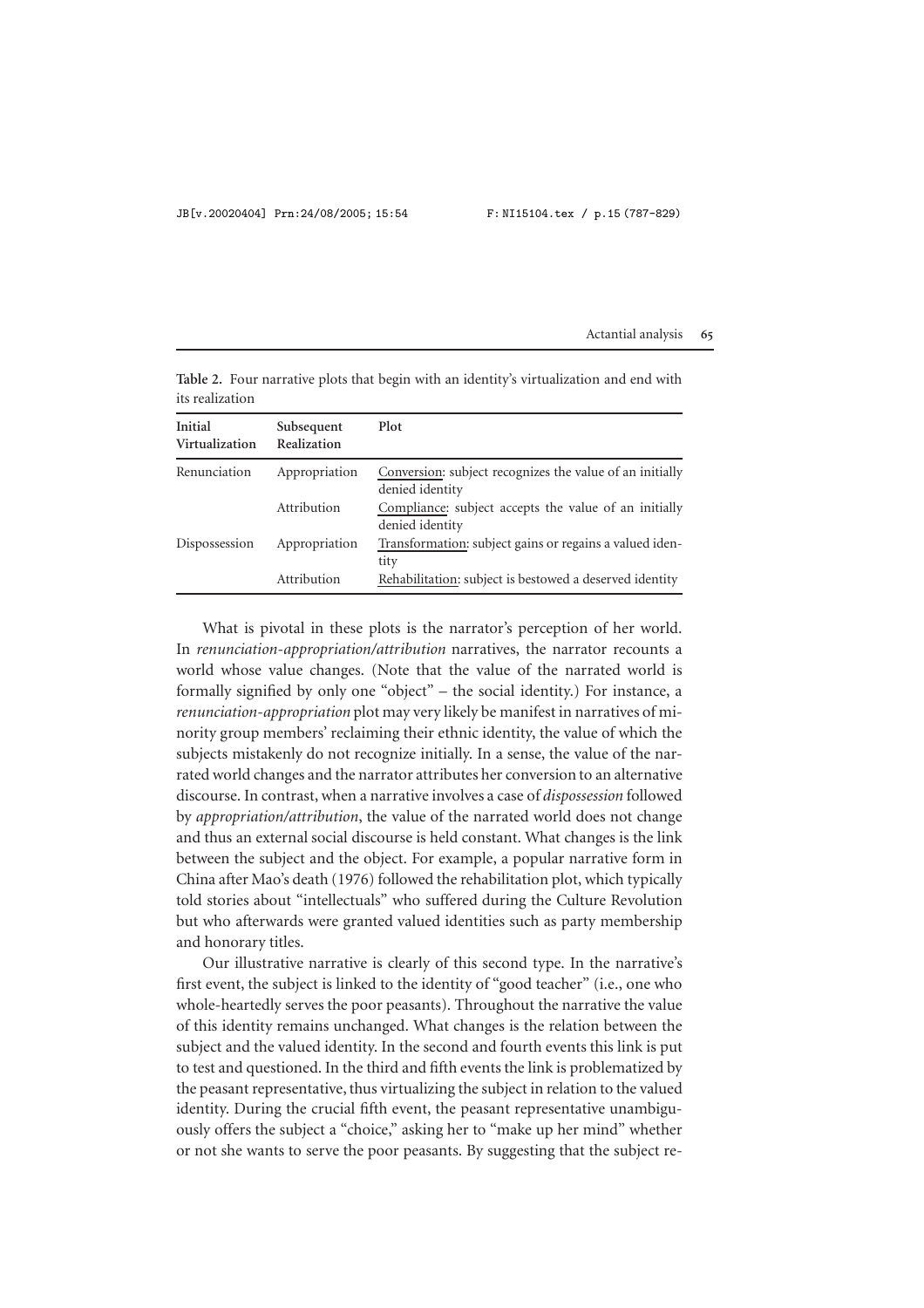link with her valued identity of "good teacher," the helper/sender implies that the two are severed. At this point in the narrative, virtualization is complete and the tempo of the narrative accelerates.<sup>9</sup>

Events 6 and 7 in the narrative involve the regaining of the valued identity. Event 6 renews the contract between the subject and her community, but leaves the link between the subject and the valued identity severed. Event 7 is especially important. The emotional display of shame is analogous to "repentance" in religious narratives, and the subsequent acknowledgment of the (evil) influence of the revisionist education system serves as a confession. However, repentance and confession are insufficient to absolve the subject from her "sin." A purification ritual (event 8) is needed, which in the narrative is recounted as studying Mao's teachings – the highest authority for absolution. Such narrative plots have a structure identical to that of religious conversion stories. In both religious conversion stories and party narratives a narrative trajectory of repentance (recognizing one's own flaw) is followed by purification. However, as a hypothesis, one might speculate that in religious conversion stories, events along the conflict and communication axes will be more likely to affirm the conjunction of the subject and the valued religious identity. In our story, events along both the conflict and communication axes negate such a conjunction. As is discussed in the following section, this distinction most likely results from the two genres' different depictions of the subject's pragmatic and cognitive competence.

#### **Modalization and key elements of a syntagmatic grammar**

In the previous section we characterize self-narratives as sequences of simple narrative programs involving virtualization and realization of subject and object. In this section we discuss the functions of narrative syntagms that involve other actantial roles such as the sender/receiver and the helper/opponent. In a sense, the narrative syntagms discussed in this section can be subsumed under higher-level ones such as virtualization and realization. In other words, if these two higher-level narrative programs regulate the contour of self-narratives, the

**<sup>.</sup>** In a society where ambiguous identities are not tolerated but are immediately associated with one of two disjoint sets (valued comrades and loathed enemies), severance from a valued identity is "uncomfortable." This discomfort is the likely motivation behind this accelerated tempo of events.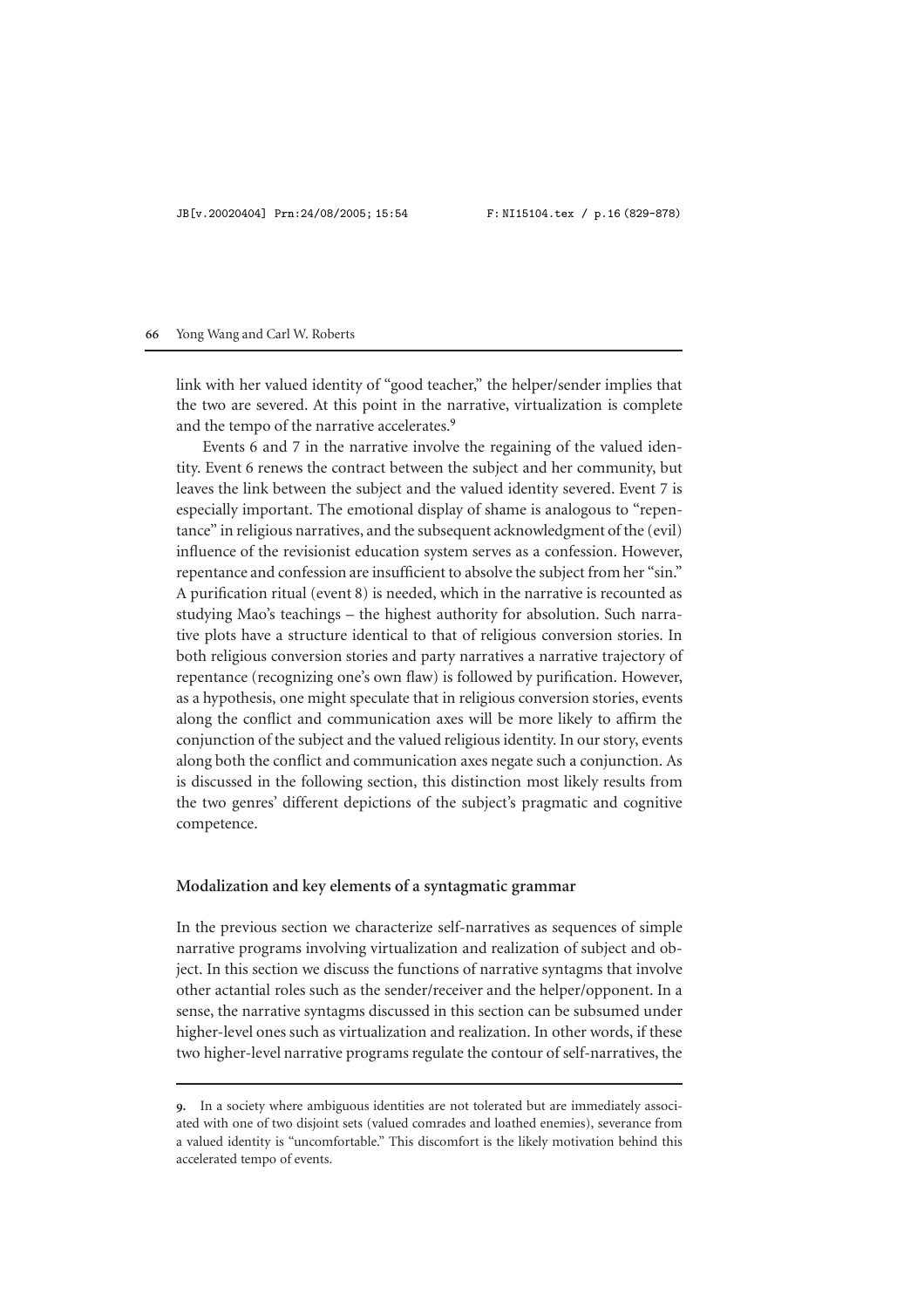syntagms discussed in this section give structure to events conveyed during the narrative, and thereby illustrate how Greimas subsumed syntagmatic narrative models under his paradigmatic model. Greimas's strategy for providing this actantial structure hinges on his theory of modality and modalization. Defining the operation of modalization as "the modification of a predicate by a subject" (Greimas, 1987, p. 121), Greimas begins by arguing that two types of utterances, *doing* and *being*, modify each other. Performance (*doing* modalizing *being*) and competence (*being* modalizing *doing*) are two such schemata of modalization.<sup>10</sup>

In these schemata Greimas distinguishes between the modalizing subject  $(S_M)$  and a subject whose performance or competence is modalized  $(S)$ . Modalization of S's performance or competence presupposes  $S_M$ 's cognitive performance and competence. Greimas termed modalization of a subject's performance, *recognition* – an important narrative component in that it enacts the next link in the narrative chain, namely that of sanction.

According to Greimas and Courtés (1982, p. 267), *sanction* is actualized explicitly or implicitly through the initial contractual encounter between sender and subject/receiver. It is thus a generation from the actantial structure along the communication axis. Sanctions are of two types: *pragmatic* (recompense and punishment) and *cognitive* (recognition of the hero and foiling of the villain).

Both cognitive and pragmatic sanctions are used in the teacher's story. In the initial encounter between the author and the poor peasants' representative, a "contract" is established that obligates the author to be a "good teacher." This contract also establishes a "wanting" (i.e., the author's positive cognitive sanctioning of herself) – an actualizing of the link between the subject and the valued identity, which may become realized through the subject's performance. However, accompanying this "wanting" is her "false belief" (or *misrecognition*<sup>11</sup>) that she is automatically already a good teacher because of her poor peasant origin. The author's recognition of this mis-recognition is real-

**<sup>.</sup>** Greimas (1987, pp. 123–4) also mentions two other modal schemata (namely, *being* modalizing *being* and *doing* modalizing *doing*), both of which are of marginal importance for this analysis.

**<sup>.</sup>** Mis-recognition is another modalization of the subject developed by Greimas (1987, p. 125–6). Here the three categories of not-being, seeming, and not-seeming are developed by placing the predicate, *being*, within the semiotic square. A modal utterance in which *not-being* is modalized as *being* implies an incompetent subject who mis-recognizes.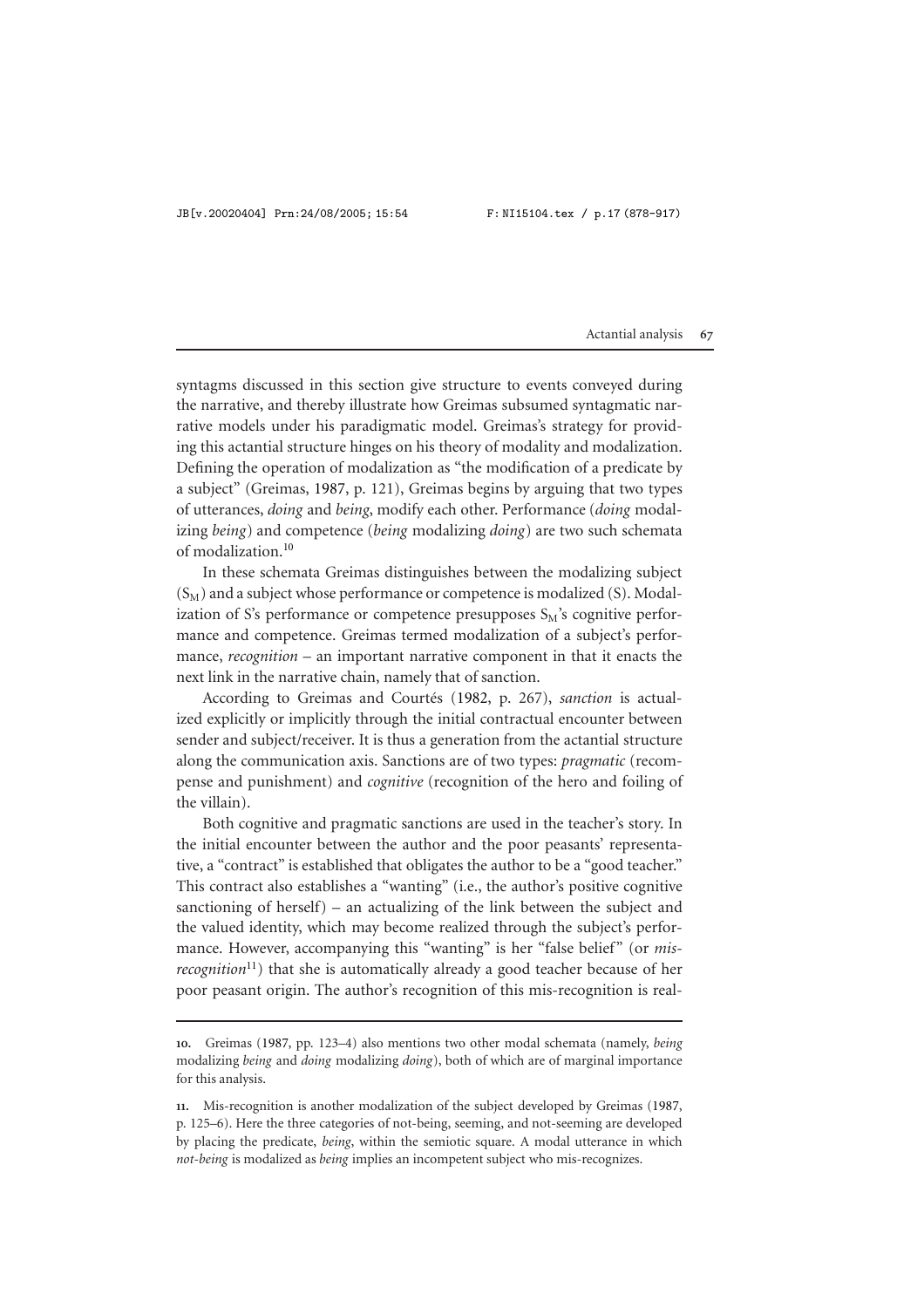ized through subjective communication (i.e., through a syncretism of sender and receiver within the narrator herself) that comprises for her a self-inflicted, punitive sanction.

As narrated through each of events 2 and 4, the author's performance is modalized (evaluated or judged) through events 3 and 5 respectively. In both of the latter events, the modalizing subject is the poor peasants' representative – a sender who is actorialized as a nameless figure throughout the story. The only sign implying its unquestionable cognitive competence in recognizing the narrator's incompetent performance is its in-group identity of poor peasant.<sup>12</sup> A punitive sanction occurs in event 5 when the representative issued a threatening ultimatum that the narrator may be removed from her position. Not only does this pragmatic sanction reflect the categorical in-group and out-group character of social identities in the narrator's world, it also reveals how the severance (or virtualization) of the subject from the valued identity amounts to stigmatization, a form of Greimassian *punishment* leading ultimately to the self-inflicted punishment referred to previously.

Figure 4 depicts the narrative trajectory of the teacher's story. Dotted arrows in the figure trace the sequence of events; solid arrows show directions of communications (from sender to receiver) and of conflict (from higher to lower actantial power or authority). The narrative begins with the onset of the narrator's desire to be a good teacher. Then follow two conflict-punishment sequences (in brackets) that result in a narrative disequilibrium whereby the subject is unlinked from the value-object, and the subject's understanding of the latter is revised. After a parent's recognition helps renew the narrator's desire, the narrator's punishment no longer originates with others but with herself. This internal strife is finally overcome in an act of purification during the last event when the narrator studies Mao's teaching. Distinct from that of the peasant representative and the student's mother, Mao's function is not cognitive performance (i.e., not recognition). As the ultimate sender, Mao "sends" his own teachings as the teacher's helper. Like "the force" in *Star Wars*, Mao is "the force" in our story. Like "the force," his message takes the position of "helper" along the conflict axis in the actantial structure. The function of the helper in the analyzed story is one of "purification" – a virtualization of a subject's relation to an object of negative value. This virtualization simultaneously

**<sup>.</sup>** "In as much as sanction is exercised by the final sender, sanction presupposes that this sender has an absolute competence" (Greimas & Courtés, 1982, p. 267).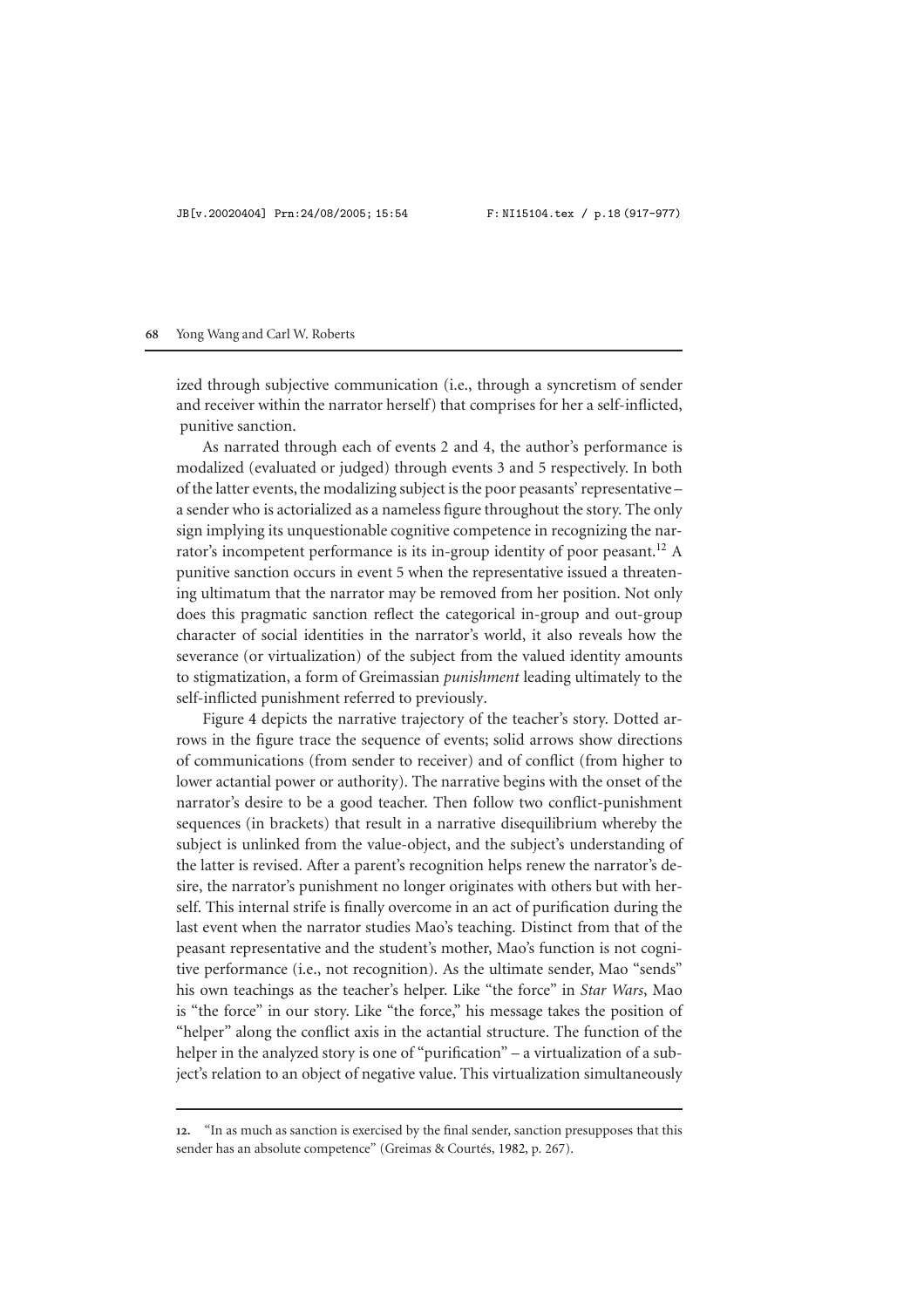

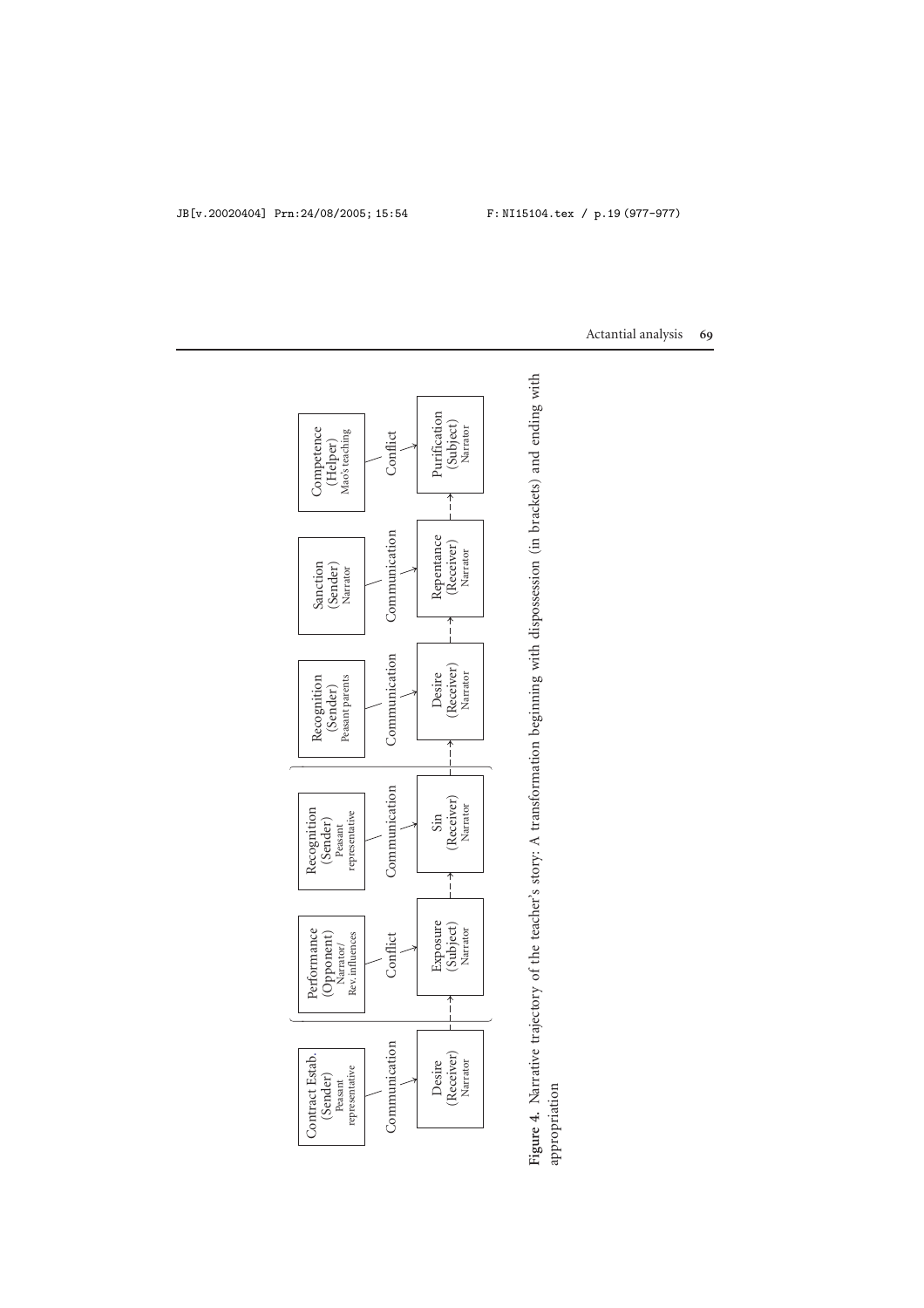entails the realization of the subject's conjunction with a positively valued object, and thus a modalization of the narrator's competence as a teacher. It is perhaps not coincidental that the mutual exclusive and exhaustive character of this narrative's positive versus negative value-objects (namely, "good teacher" versus "revisionist tendencies") corresponds closely with that of the comrade versus enemy distinction so central to the Chinese Communist Party rhetoric of the times.

The above narrative reconstruction shows that although narratives can unfold along all three axes, some axes (e.g., the quest axis in this narrative) may be enacted less than others. Moreover, only a single axis may predominate. For example, in the teacher's story the communication axis gets most use, leaving the conflict axis of central importance only in the last event. Prior actions along the conflict axis are minor ones, restricted in events 2 and 4 to the narrator's scoldings of her students – mindless victimizations resulting from her mis-recognition of herself as a good teacher. As shown in this section, such failed performances led to the sender's *recognition* of the subject's incompetence, and eventually to sanction. This is a fundamentally different syntagmatic scheme from that of the folktales analyzed by Propp (and Greimas), in which *struggle* (performance) is followed by *success* and *recognition*. The two conflictresolving events (3 and 5) both occur along the communication axis, suggesting the importance of discourse in this narrative. The conflict axis, along which the subject's performances occur, functions to create occasions for communication, making it secondary to the communication axis. The fact that the last event occurs not only along the conflict axis but also in the absence of further communication or conflict, further distinguishes this narrative from Propp's folktales. In its final event it is the superior status of Mao's teaching relative to either the peasant representative's or the peasant parents' cognitive competence that renders further recognition superfluous.

#### **The importance of communication: Outcomes of marking**

Greimas (1966 [1983], p 231) argues that communication may take the form of marking (or indicating), with recognition as its objective. Generated through the sender-receiver opposition, in this communicative form it is the sender who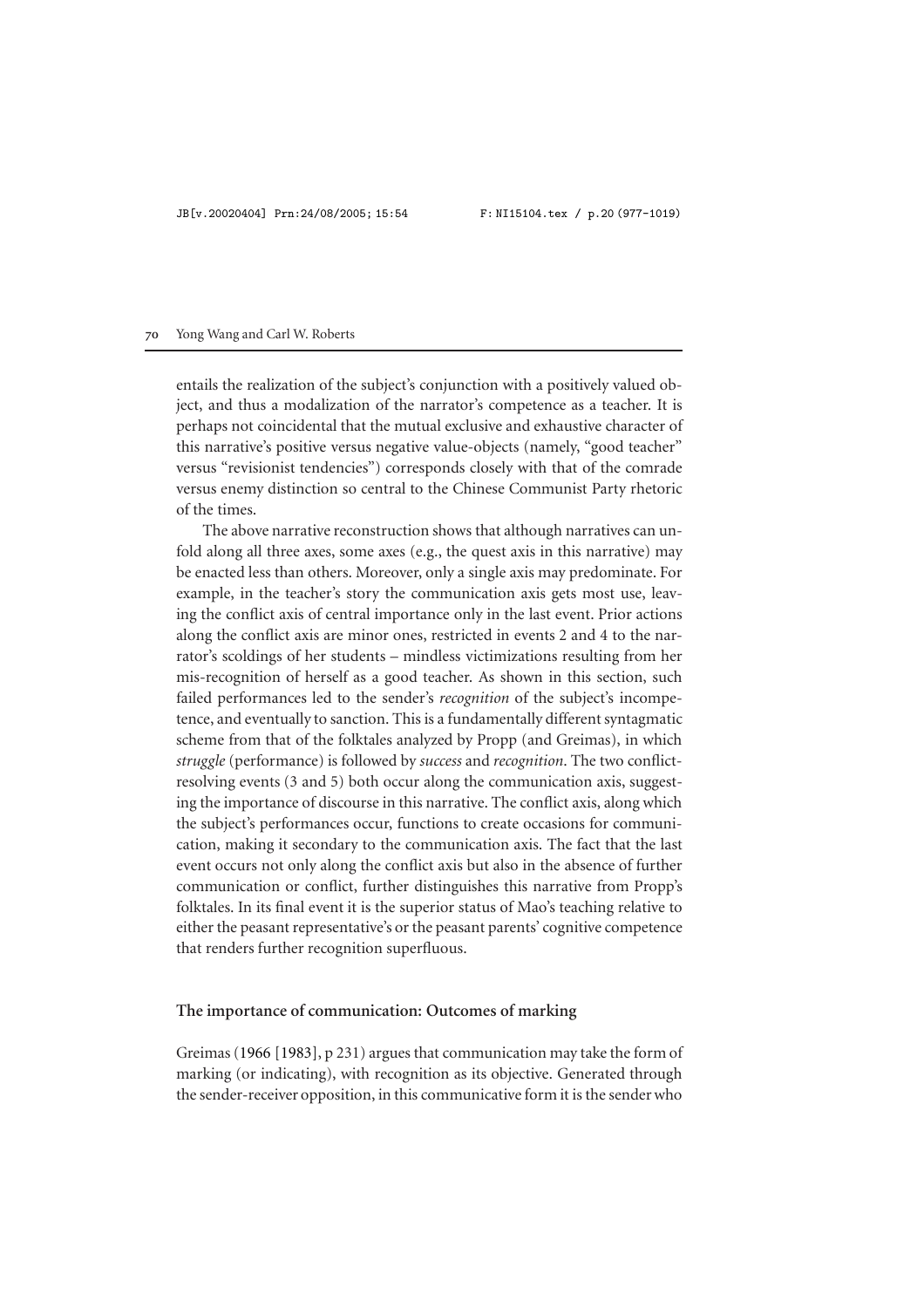

**Figure 5.** Possible outcomes of communication initiated by marking

marks and the receiver who recognizes.<sup>13</sup> Yet after initiation, communication need not always yield recognition. One may refuse to engage in a communication. Furthermore, communication may appear to have occurred but result in misunderstanding.

Generated using Greimas' elementary structure of signification, Figure 5 depicts the four possible outcomes of communication initiated by marking. After marking, recognition completes the communicative act, whereas refusal ends it. Mis-recognition entails misunderstanding, whereas non-refusal leaves communication an open possibility.

The narrative at hand includes five events along the communication axis, all of which have the narrator as receiver and are articulated in the form of "marking-recognition." In four of these five the sender is a peasant, indicating not only the sender/peasant's relatively powerful position, but also the subject's inability to independently recognize her flaw. In so doing, the form allows for a type of subjectivity that "wills" (*wanting* established through the initial contract) but "does not know" (*incompetence* recognized by the sender). Restoration of knowing entails realignment with an in-group identity having an authority more compelling than that of any individual. To know this identity is to be in accordance with it. Therefore it is not the subject who knows but an all-knowing system to which one acquiesces. Furthermore, since misrecognition, refusal to recognize, and further inquiry (non-refusal) would further problematize the subject's identity, recognition is the only viable avenue for concluding these sender-initiated communications.

**<sup>.</sup>** Greimas also provides an inquiry-answer form of communication in which the one who answers is the sender and the one who inquires is the receiver, giving a form for communications initiated in the converse direction (i.e., toward, instead of away from, the initiator).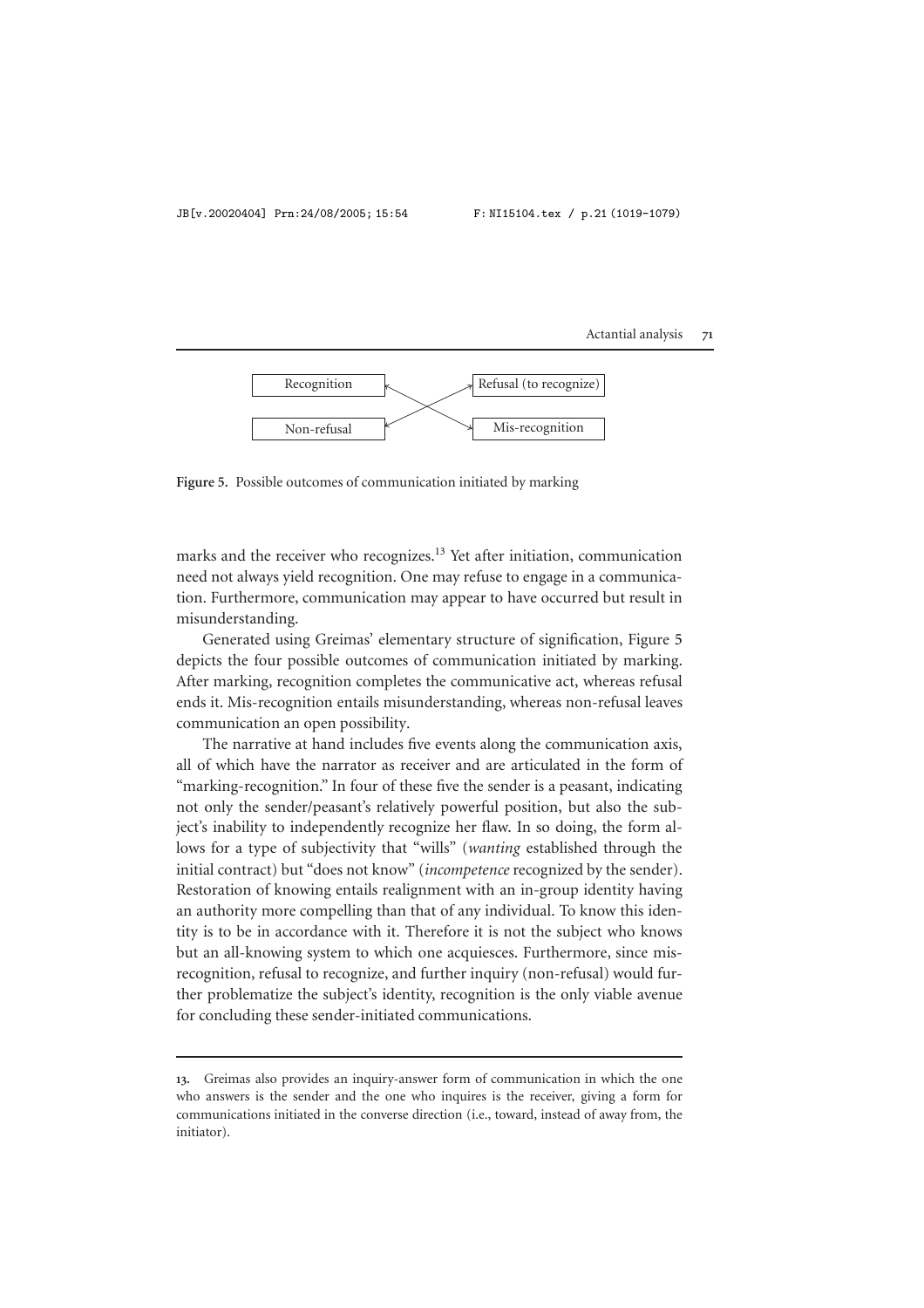#### **Conclusion**

Narratives are occasions for analysis. If one's analytic strategy is one of denarrativization, they are occasions for applying a particular meta-discourse. If one's approach is one of renarrativization, they are occasions for distinguishing the factual from the false. Greimas understood narratives neither in accordance with a particular theoretical or ideological perspective (or meta-discourse), nor as a reflection of reality. Narratives are merely sequences of utterances that depict relations among actantial positions – positions that characters may take simultaneously or en masse. By mapping how narrators inscribe characters into these positions, the analyst can glean information on both the metadiscourse and the reality (or facts) that characterize the narrator's (not the analyst's) world. Insofar as these are one's research objectives, one will find value in Greimas's actantial approach to narrative analysis. Moreover, by freeing the researcher from results that vary according to analysts' choice of meta-discourse and according to their capacity for discerning truth, actantial analyses are relatively likely to produce results that are replicable and that can be compared across text genres (e.g., between confessions published in Chinese communist newspapers and ones whispered in the confessional).

In this paper we have illustrated the utility of actantial models in analyzing narratives on identity formation. Reconstructing the basic actantial structure from self-narratives has been shown to provide cues to power differentials among actants as perceived by the narrator. Distinguishing narrated events along conflict versus communication axes helps the analyst determine whether the narrator's primary domain is experiential or discursive. Analyses of narrative plots can afford insights into how people engage objects with cultural valuations within the various social contexts recounted in narrative data. Finally, we have shown how Greimas's theory of modalities can be used to differentiate among these plots within broader narrative trajectories. Insofar as applications of these actantial tools yield consistent inter-narrative results, these results are likely to be generalizeable to the genre of narratives under analysis.

Of course, Greimas's ideas have much broader potential for narrative analysis than we have been able to illustrate here. For example, if one is working with narratives in which a realized identity is unvalued, the four corresponding sequential structures might be applied in analyzing self-narratives authored by people who struggle with social stigma, for instance, certain physical features and disabilities. Another example might be the revelation of a previously suppressed neurosis or phobia that one then seeks to overcome (i.e., a case of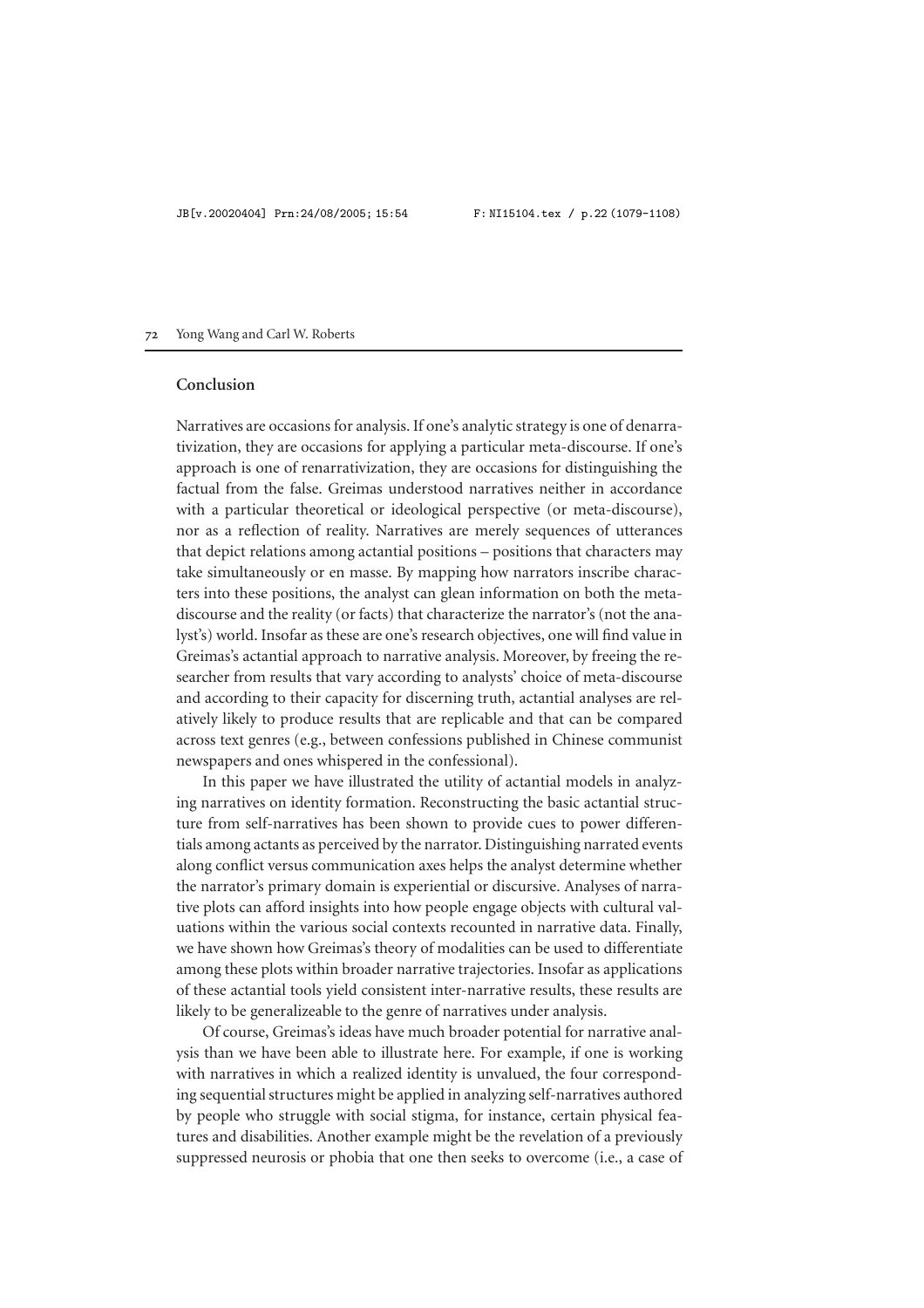realization followed by virtualization). In such cases, narratives could be analyzed as instances of disidentification, in which valued identities are lost or unvalued identities are successfully shed.

Finally, it is worth reiterating that actantial models are abstract narrative structures at a "semio-narrative" level. As such, they allow both the relations among characters and the unfolding of events to be distinguished in accordance with a neutral actantial structure, rather than in accordance with character relations or reality conditions assumed by the analyst. As a result, actantial models provide a language for "talking about" cultural and historical variations in how narrators construct these relations and conditions. The aim in applying such models is thus not the analyst's construction of "reality" but an understanding of how realities are constructed by others.

### **References**

- Bal, M. (1985). *Narratology: Introduction to the theory of narrative*. Toronto: University of Toronto Press.
- Bauman, Z. (1991). *Modernity and ambivalence*. Oxford: Polity Press.
- Brown, R. H. (1985). Historical science as linguistic figuration. *Theory and Society, 14* (5), 677–703.
- Cooper, M. (2000). Being the "go-to-guy": Fatherhood, masculinity, and the organization of work in Silicon Valley. *Qualitative Sociology*, *23* (4), 379–405.
- Culler, J. (1975). *Structuralist poetics: Structuralism, linguistics and the study of literature*. Ithaca, NY: Cornell University Press.
- Edwards, D. (1997). *Discourse and cognition*. London: SAGE.
- Franzosi, R. (1994). From words to numbers: A set theory framework for the collection, organization, and analysis of narrative data. *Sociological Methodology*, *24*, 105–136.
- Franzosi, R. (1998). Narrative analysis-or why (and how) sociologists should be interested in narrative. *Annual Review of Sociology*, *24*, 517–554.
- Frye, N. (2000 [1954]). *Anatomy of criticism: Four essays*. Princeton: Princeton University Press.
- Gimlin, D. (2000). Cosmetic surgery: Beauty as commodity. *Qualitative Sociology*, *23*, 77–98.
- Greimas, A. J. (1966 [1983]). *Structural semantics: An attempt at a method*. Lincoln, NE: University of Nebraska Press.
- Greimas, A. J. (1987). *On meaning: Selected writings in semiotic theory*. (P. J. Perron, F. H. Collins, Trans.). London: Frances Pinter.
- Greimas, A. J., & Courtés, J. (1982). *Semiotics and language: An analytical dictionary*. Bloomington, IN: Indiana University Press.
- Griffin, L. J. (1993). Narrative, event-structure analysis, and causal interpretation in historical sociology. *American Journal of Sociology*, *98*, 1094–1133.
- Harré, R., & Gillett, G. (1994). *The discursive mind*. Thousand Oaks, CA: Sage.